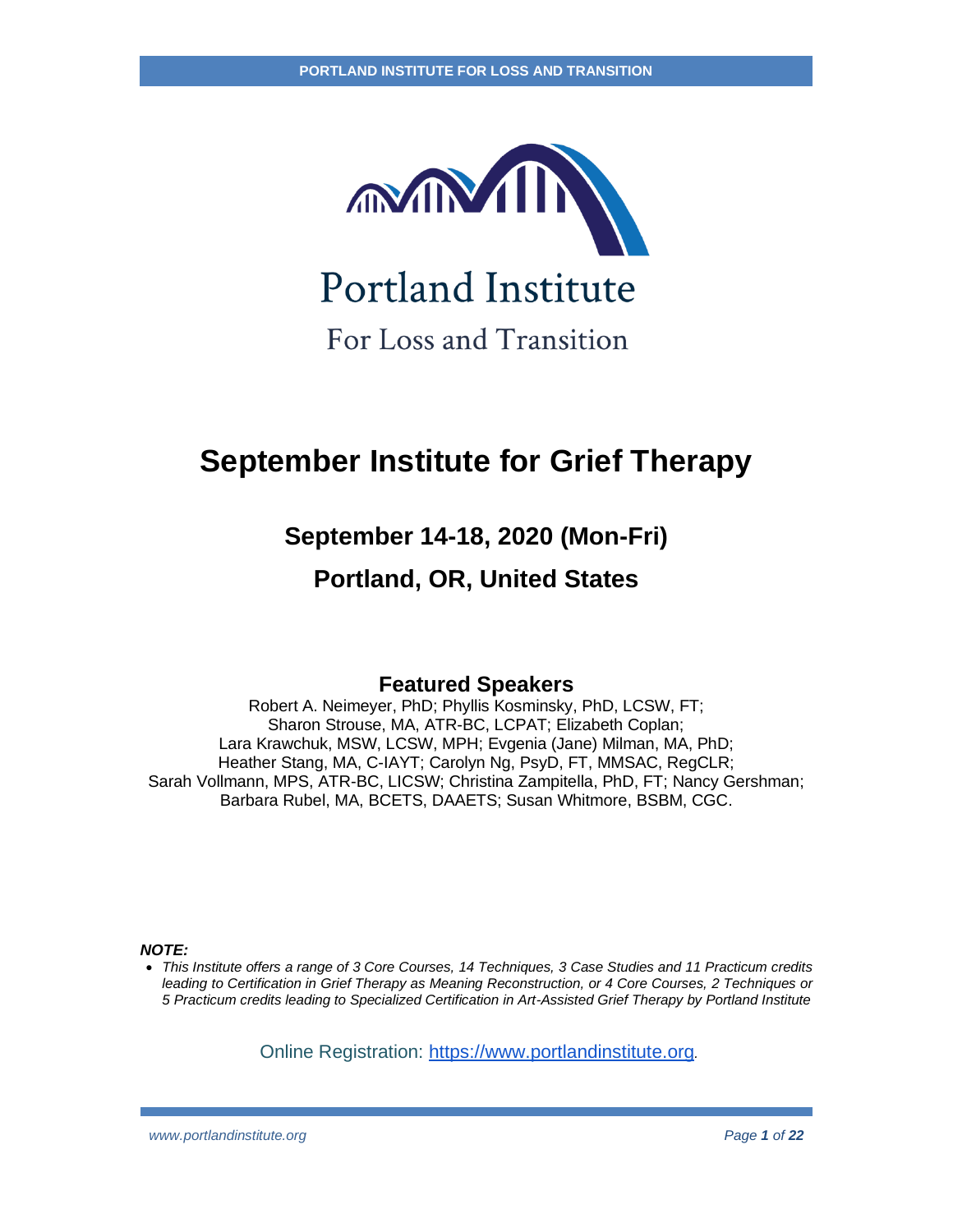# **September Institute for Grief Therapy** September 14-18, 2020

Welcome to the *Portland Institute for Loss and Transition* and our September Institute for Grief Therapy, a week-long immersion in experiential workshops designed to add conceptual clarity, hone process expertise, and especially give participants practical tools to enhance their practice of grief therapy and bereavement support with a broad range of clients across many contexts of clinical practice. Whether you register for one day, five days, or something in between, you'll benefit from collaborative learning in a setting that fosters small group practice and close interaction with some of the field's leading trainers.

Join Robert A. Neimeyer, and his colleagues, Phyllis Kosminsky, Sharon Strouse, Elizabeth Coplan, Lara Krawchuck, Evgenia (Jane) Milman, Heather Stang, Carolyn Ng and more for an international, interdisciplinary Institute that offers a new meaningoriented model of training in bereavement care. Topics include:

- Using film to start death and dying conversations
- 
- Prescriptive Memory & Dreamscaping Collage: Integrating the torn pieces
- 
- 
- 
- Art-assisted grief therapy **•** Seasons of transition
- Grief therapy and dramatic arts Grief and the brain
- If only: Counterfactual thinking in bereavement
- Meaning in loss group Secure base mapping
- 
- 
- Symptom dialogues in grief therapy
- Grief and its complications Attachment-informed grief therapy
	-
- Chair work Mindfulness and grief
- Trauma, loss and doll making Nature-based bereavement rituals
- Restorative retelling A BRACE for the lost footing
	-
	-
	- Grief of chronic and lifethreatening illness
	-
- Helping families after suicide Intersection of grief and trauma
- Yoga for grief Tour of the Dougy Center

To learn more, just peruse the detailed schedule that follows and the accompanying program for the week.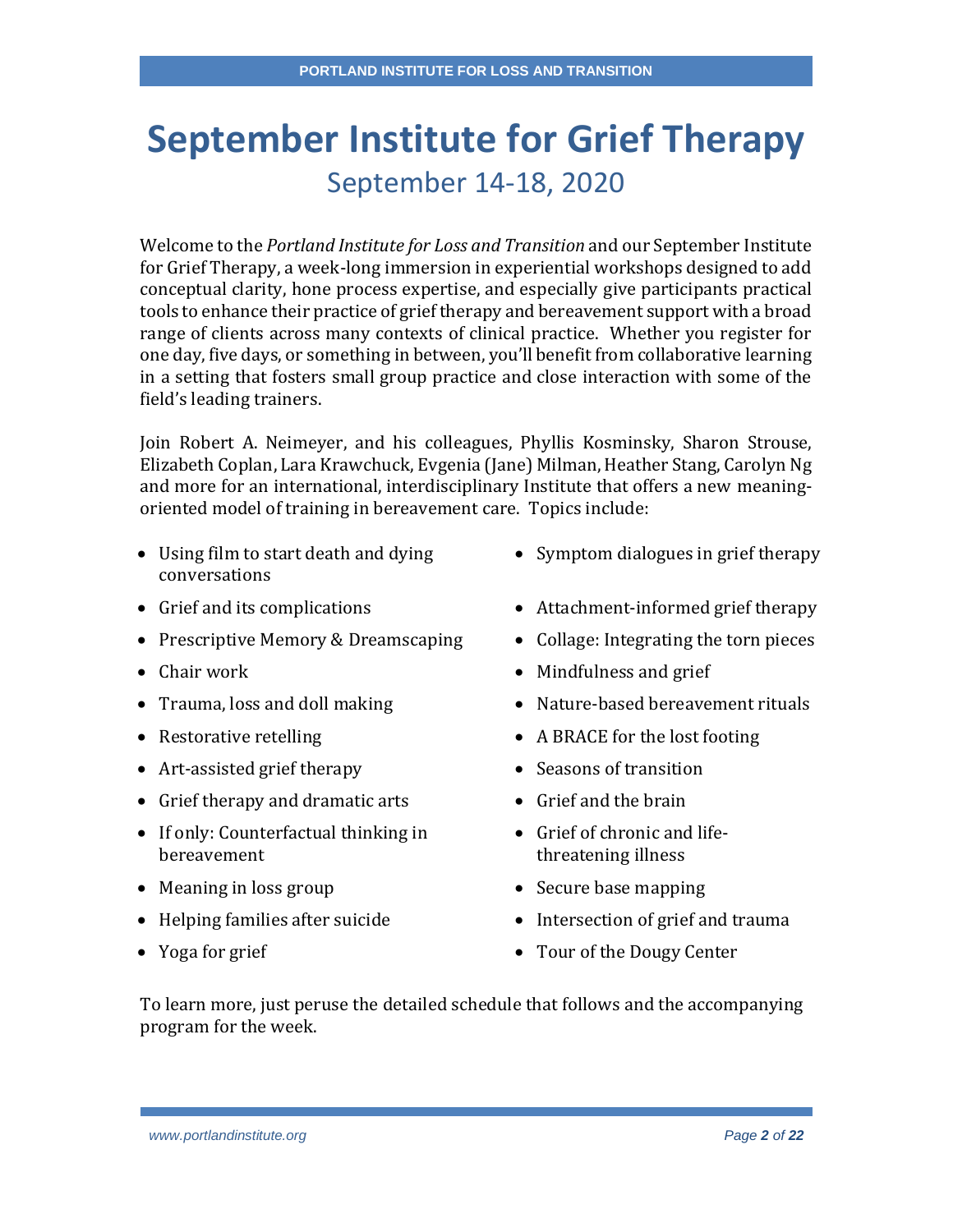# *Monday (September 14)*

## **8:30-10:00** Grief Dialogues: The Theatre of Loss (Elizabeth Coplan)

In this session, through theatre performances specifically written and performed for health care providers, we offer a transformation to the way we generally consider humanity. Attendees observe the untold, unheard, or misunderstood tales of life and death. A post-performance moderated discussion occurs in small groups, and we provide space for attendees to engage with each other about the challenges and grief that arise from the very human work of being a therapist and a healthcare provider.

*Learning objectives:*

- Describe how observation of theatrical performance can serve as a tool to build compassion for people facing loss;
- Identify emotional themes and ethical dilemmas confronted by protagonists in end-of-life and bereavement scenarios;
- Discuss skillful approaches to developing an empathetic approach to patient/client care.

## **10:30-12:00** Mini-workshops. Choose among:

### *A. Grief and Its Complications (Evgenia Milman, MA, PhD)*

Narrative-constructivist theory describes how the struggle of grief can become crippling but equally, how it can be negotiated with resilience, even fostering transformative growth. We will consider grief in narrative terms as the reconstruction of a world of meaning that has been challenged by loss. Adaptive grief experiences will be described as a process of integrating the story of loss, both the death itself and the relational dynamics with the deceased, into a life-affirming autobiographical narrative. By extension, persistently debilitating grief will be conceptualized as a breakdown of this narrative integration, exacerbated by avoidance and rumination. Video examples and the latest research evidence will be reviewed.

- Distinguish between adaptive and maladaptive forms of grieving;
- Summarize defining features of the Meaning Reconstruction model of grief and other compatible, contemporary theoretical perspectives on the grieving process;
- Recognize processes and qualities of grieving that can disrupt adaptation following bereavement.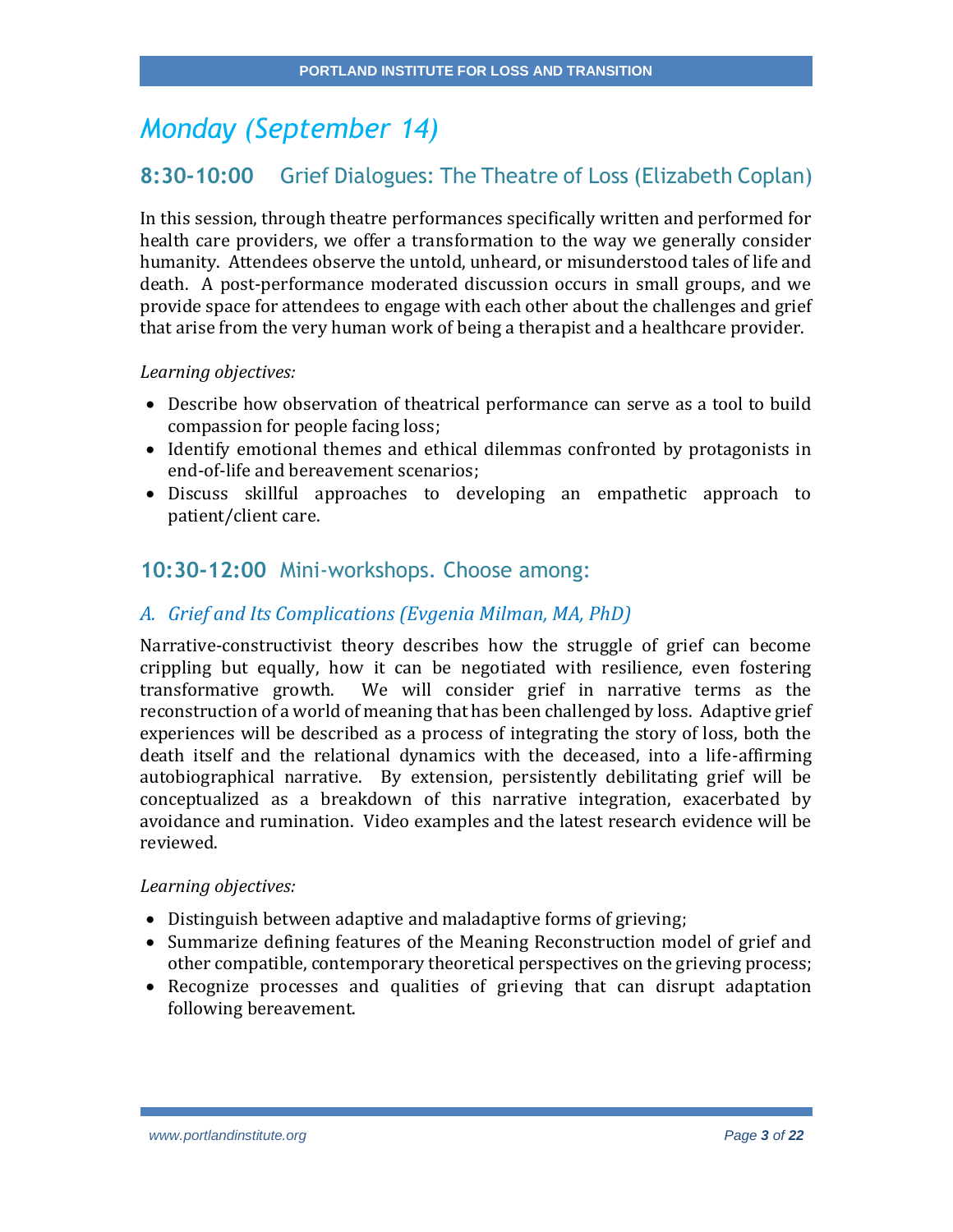## *B. Using Film to Start Death and Dying Conversations (Elizabeth Coplan)*

Humans are story-telling animals, and in this session, we demonstrate the power of the film narrative to prompt sharp questions on dying, death and grief. During the viewing of two short films produced expressly for Grief Dialogues Health Care Education, attendees are encouraged to look within and notice how the darkness of the room provides privacy and safety to experience deeply felt questions and responses stimulated by the human vignettes on loss and grief. After each film, attendees break into small groups to discuss the importance of becoming an active viewer of cinema and how to engage others in the issues raised by a film's story line.

#### *Learning objectives:*

- Describe how content, form, and contexts work together to create meaning through film;
- Identify tough topic conversation-starters in every-day scenarios;
- Discuss skillful approaches to motivating discussions through film within your practice.

## *C. Collage [Part I]: Integrating the Torn Pieces (Sharon Strouse, MA, ATR-BC, LCPAT)*

This didactic, experiential workshop introduces collage as a transformative art therapy technique, which is especially effective in the treatment of traumatic loss. This multi-media approach highlights art therapy-based theory and practices with grief/ bereavement theories such as Neimeyer's Meaning Reconstruction, Worden's Task Model and Rynearson's Restorative Retelling. Case studies include collage images created by an art therapist in response to the suicide of her daughter as well as images created by her bereaved clients. The creative process and product provide learners with opportunities to explore two- and three-dimensional collage making as a way to piece together personal and professional experiences of loss.

- Identify three major grief and bereavement theories and describe their application to the expressive arts;
- Distinguish aspects of the collage process and product relevant to helping the bereaved process the event story of the death and back story of their relationship to the deceased;
- Outline three creative interventions that support grief work, anchored in Neimeyer's framework of *bracing*, *pacing* and *facing*.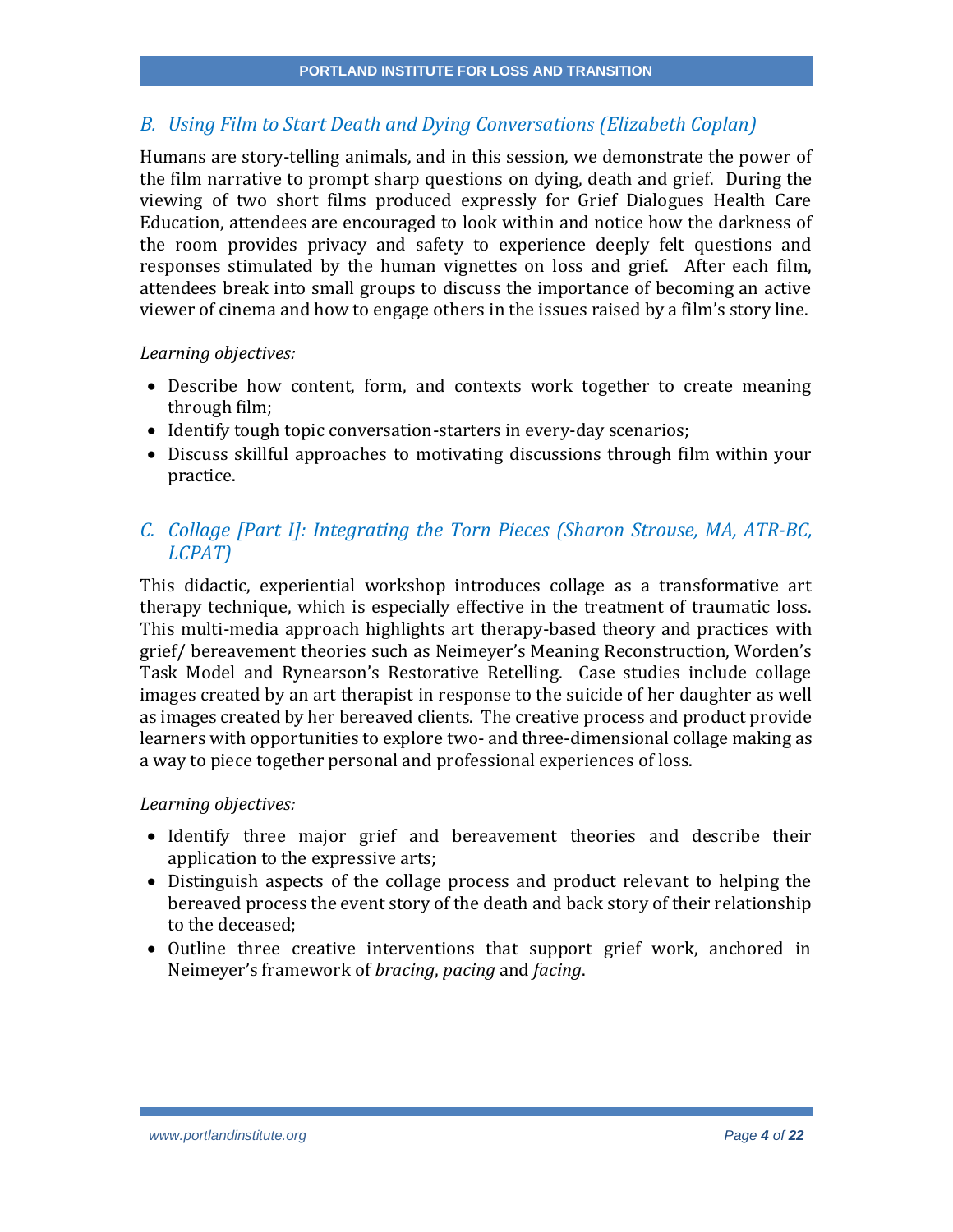## **1:30-3:00** Mini-workshops. Choose among:

### *A. Name that Grief: Evaluating Risk Factors of Prolonged Grief Disorder (Evgenia Milman, MA, PhD)*

Prolonged Grief Disorder (PGD) has been recognized as a mental health diagnosis by the World Health Organization and introduced into the Diagnostic and Statistical Manual by the American Psychiatric Association. Accordingly, it becomes critical for mental health professionals to recognize the symptom profile of PGD and identify factors that predict its development. This presentation will summarize what is known about risk factors for PGD, including those related to circumstances of the death, attributes of the bereaved, and quality of social support. We will also highlight clinically relevant variations in how PGD presents in grief therapy, concluding with the application of its diagnostic criteria to a real case.

#### *Learning objectives:*

- Identify risk factors for intense and prolonged grieving;
- Distinguish among clinically relevant presentations of prolonged grief symptomatology;
- Apply diagnostic criteria for prolonged grief disorder to case material.

#### *B. Symptom Dialogues in Grief Therapy (Robert A. Neimeyer, PhD)*

In this session we conduct a close process analysis of a video-recorded therapy session with an older widow contending with haunting loneliness following the death of her husband of many years. Reactivating and validating their continuing bond, we explore the use of *Introducing the Loved One* to reveal and heal the relational rupture between the mourner and the deceased. We then witness the novel use of a *Dialogue with Loneliness* as a means of harvesting the lessons of loss, moving the mourner toward greater self-understanding and compassion. We conclude with a reflecting team interaction with witnesses to the therapy, which clarifies therapeutic procedures for re-accessing and revising internal monologues that hamper post-loss adaptation.

- Summarize the role of attachment work to reaffirm a more secure attachment with the deceased and to validate client resilience;
- Explain the role of experiential work to explore and restructure problematic emotions and identities linked to the loss and its aftermath;
- Analyze the impact of a symptom dialogue between the client and her suffering to promote self-understanding and self-care.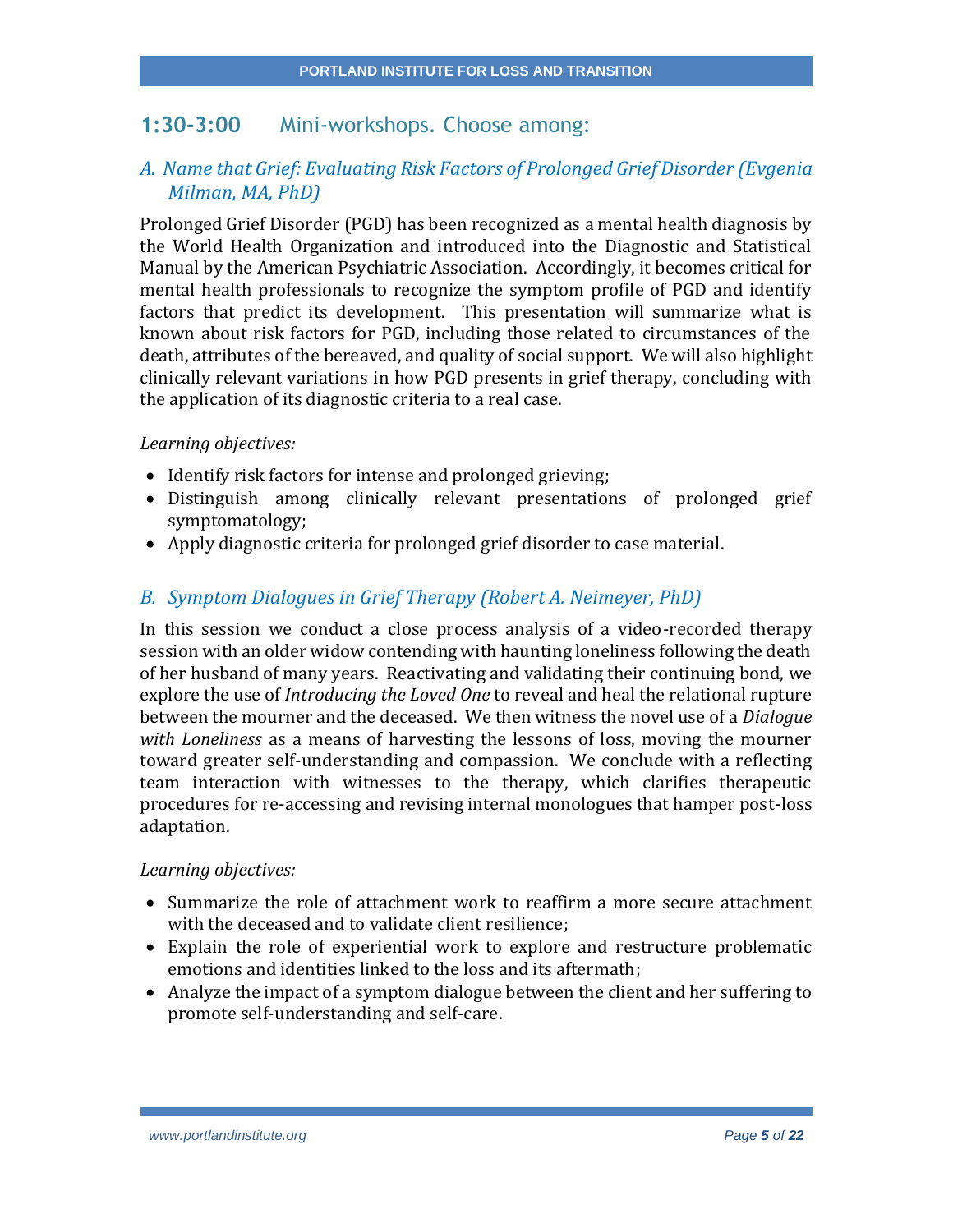## *C. Collage [Part II]: Integrating the Torn Pieces (Sharon Strouse, MA, ATR-BC, LCPAT)*

As above.

## **3:30-5:00** Mini-workshops. Choose among:

#### *A. Secure Base Mapping (Carolyn Ng, PsyD, FT, MMSAC, RegCLR)*

Our grief is shaped not only by the circumstances of the death, but also by our attachment style and the specific relational dynamics with the deceased. While it is essential to explore clients' relationship to the deceased, it is equally important to revisit other sources of security and encouragement as possible healing resources in their post-loss adjustment. Using the tool of Secure Base Map, learners get to identify people living and dead, as well as places and things, that bring them comfort at times of pain and dare them to explore the world once again.

#### *Learning objectives:*

- Identify the forms and functions of attachment and their implications for coping with loss;
- Use the Secure Base Map to identify healing resources for clients to re-establish their sense of security in the wake of loss;
- Facilitate clients' reflection on how various secure bases may play a role during major life transitions and help them adapt to unwelcome changes.

### *B. Facilitating End of Life Discussions (Lara Krawchuk, MSW, LCSW, MPH)*

Professional care providers have a responsibility to guide families facing end of life. This powerful work offers gifts to both helpers and clients. Together we will explore how to utilize relevant grief related concepts; such as anticipatory grief, the dual process model, meaning making, and non-finite loss to support families facing end of life. We will use a compelling case study to explore how to navigate gently through the many challenges this population faces. We will discuss the importance of building partnerships between community-based experts, families and medical teams. Finally, we will explore the impact of this work on our own lives by discussing countertransference, compassion fatigue and the prospect of post traumatic growth.

- Summarize our professional responsibility to support end of life discussions;
- Describe strategies for effective end of life discussions using an actual case study;
- Discuss the benefits of working at the end of life on our own personal and professional lives.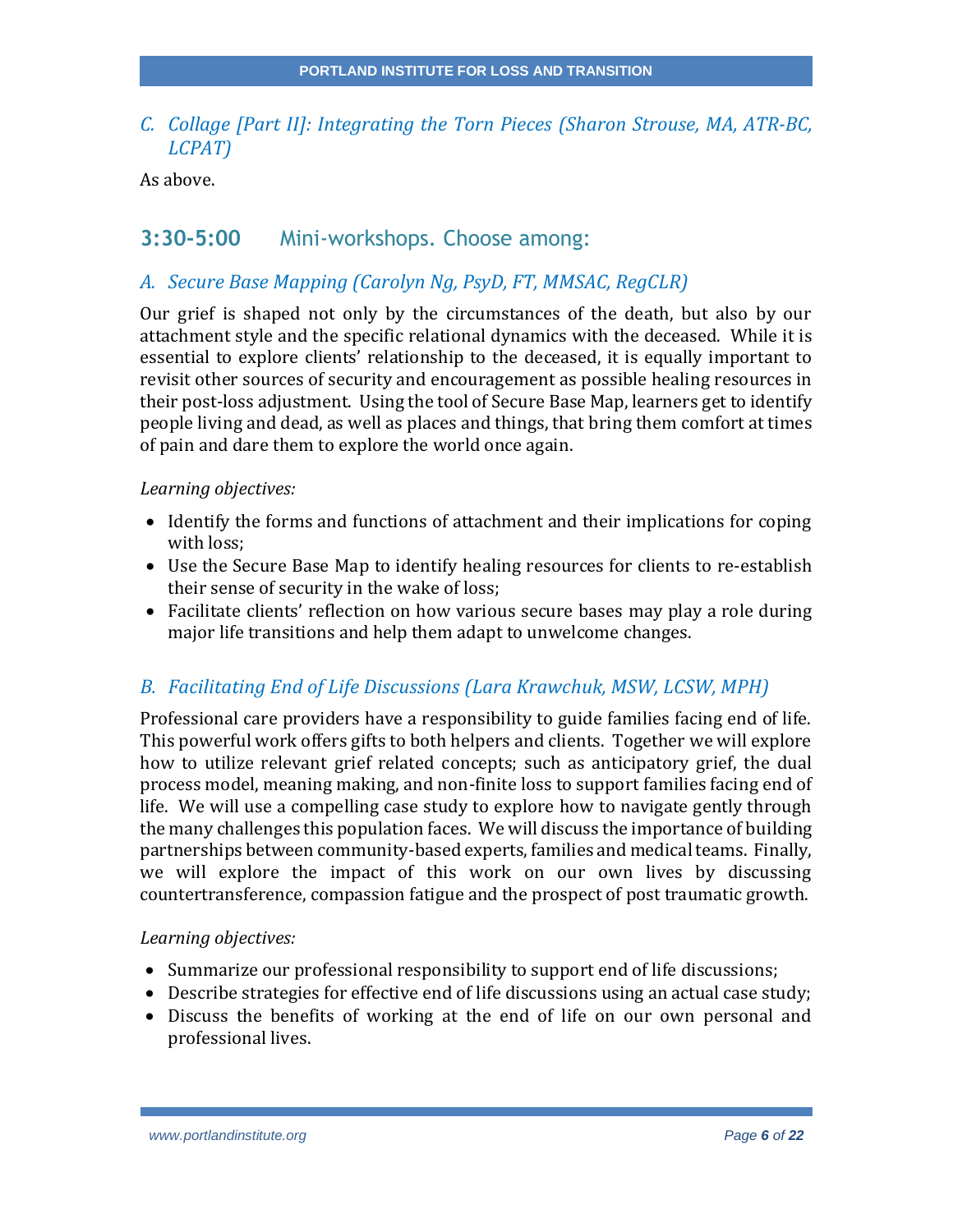*C. Open Artful Grief Studio (Sharon Strouse, MA, ATR-BC, LCPAT)*

# *Tuesday (September 15)*

## **8:30-10:00** Attachment Informed Grief Therapy (Phyllis Kosminsky, PhD, LCSW, FT)

Attachment status is one of a very few factors consistently identified by researchers seeking the underlying causes of complicated vs. normal grief. In this presentation we will consider the connection between attachment and loss from several perspectives, focusing first on what we know about the impact of early relational experience on the development of a secure or insecure orientation to interpersonal bonding and then considering the impact of attachment on emotional and relational health across the lifespan, with an emphasis on the response to loss. The presenter will bring attention to recent developments in attachment theory and interpersonal neuroscience that are highly relevant to our understanding of adaptation to loss and will outline the implications of these insights for the practice of grief therapy.

#### *Learning objectives:*

- Discuss research concerning the impact of early attachment experience on the capacity to establish and maintain healthy interpersonal relationships;
- Identify the role of attachment security and self-regulatory capacity in adaptation to loss;
- Describe the implications of an attachment informed understanding of coping with loss for counseling of the bereaved.

## **10:30-12:00** Mini-workshops. Choose among:

## *A. "Our Braided Paths": Retelling the Relationship (Carolyn Ng, PsyD, FT, MMSAC, RegCLR)*

Post-loss adaptation is not only influenced by the loss event and the griever's personal variables, but also by the griever's relationship with the deceased. In fact, this "back story" of the bereaved-deceased relationship is an essential foundation for the living to restore a sense of attachment security and to adjust well in the aftermath of their bereavement. Thus, it is important for clinicians to gain a glimpse of the relationship nature and history, so as to better understand whom the bereaved has lost, as well as to appreciate the grief reactions the bereaved experienced and manifested.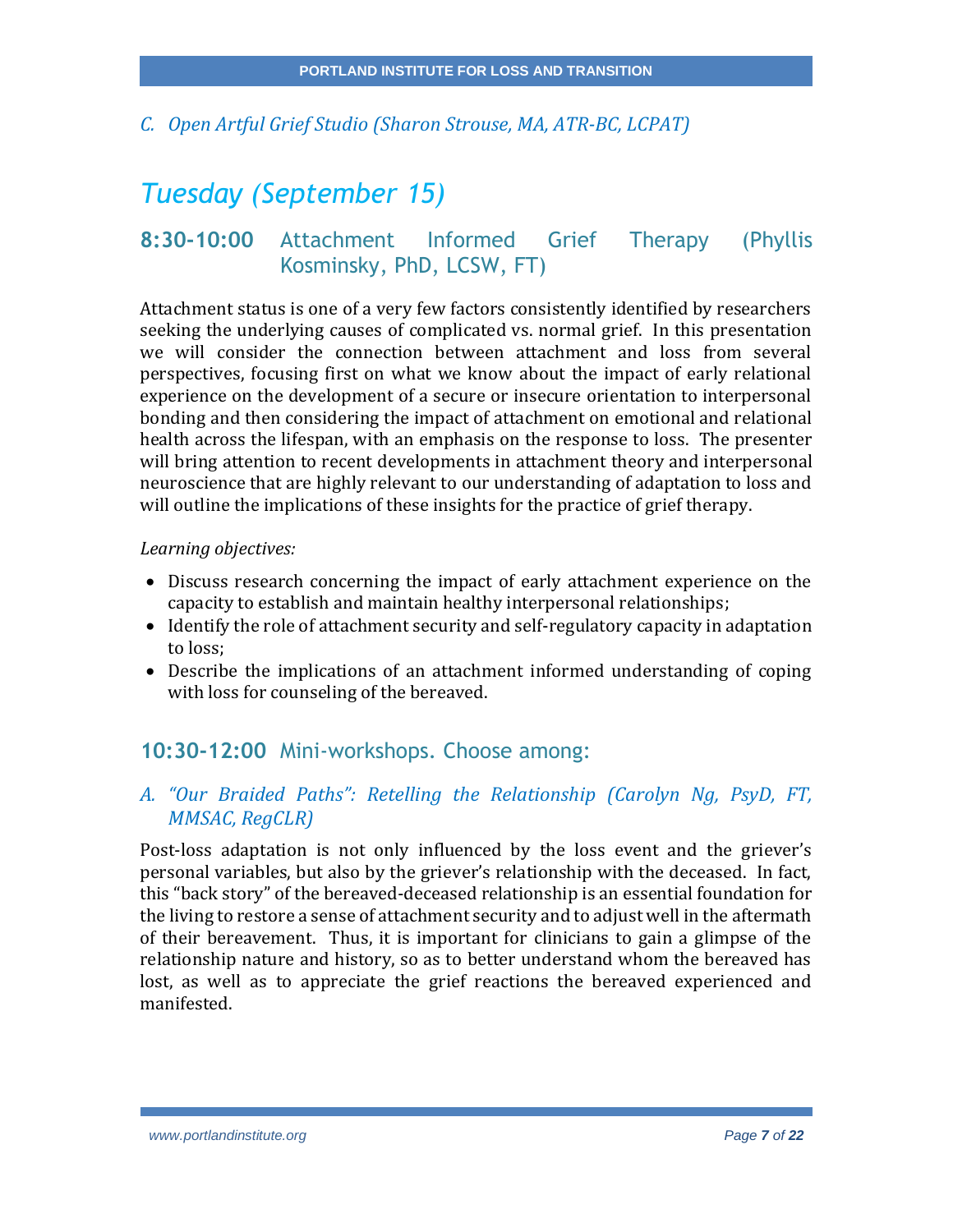- Orient to the relational frame of clients' grief and loss experience;
- Practice a restorative retelling approach to explore the bereaved-deceased "back story";
- Identify multifaceted perspectives of the relational complexities and the intermingled emotions in case of an ambivalent bereaved-deceased attachment.

## *B. Attachment-Related Complications in Bereavement (Phyllis Kosminsky, PhD, LCSW, FT)*

Attachment Informed Grief Therapy is grounded in a set of assumptions about the central role of attachment in how people form relationships, how they grieve, and how grief therapy helps them manage the dysregulating impact of bereavement and integrate their loss. Using examples from her own practice, the presenter will illustrate how sensitivity to variations in client attachment experience and attachment related needs makes for a more robust, trusting client-therapist relationship, reduces the likelihood of relational rupture, and supports the achievement of therapeutic goals.

#### *Learning objectives:*

- Describe the difficulties in adaptation to loss associated with insecure attachment;
- Design treatment strategies that address specific attachment related impediments to the integration of loss;
- Summarize two techniques that coherent with an attachment informed approach to grief therapy.

### *C. Prescriptive Memory and the Art of Dreamscaping [Part I] (Nancy Gershman)*

How does awakening joy in the griever uncover unmet needs, or delight us about the one we thought we knew? Introducing dreamscaping: a novel, process-directive approach in grief and loss therapy that uses felt-sense resourcing, re-scripting, mental simulations and photo-based art. *Session One Introduction*: With subtitled audio clips and live modeling of the imaginal interview, Gershman walks us through theory, method and dreamscaping's brain-based underpinnings. *Session Two Intensive*: Working in pairs that switch, the Client (furnished with int`erview notes and pre-selected images) works collaboratively with the Practitioner on a tangible dreamscape that becomes a dosing tool for self-soothing and re-entry.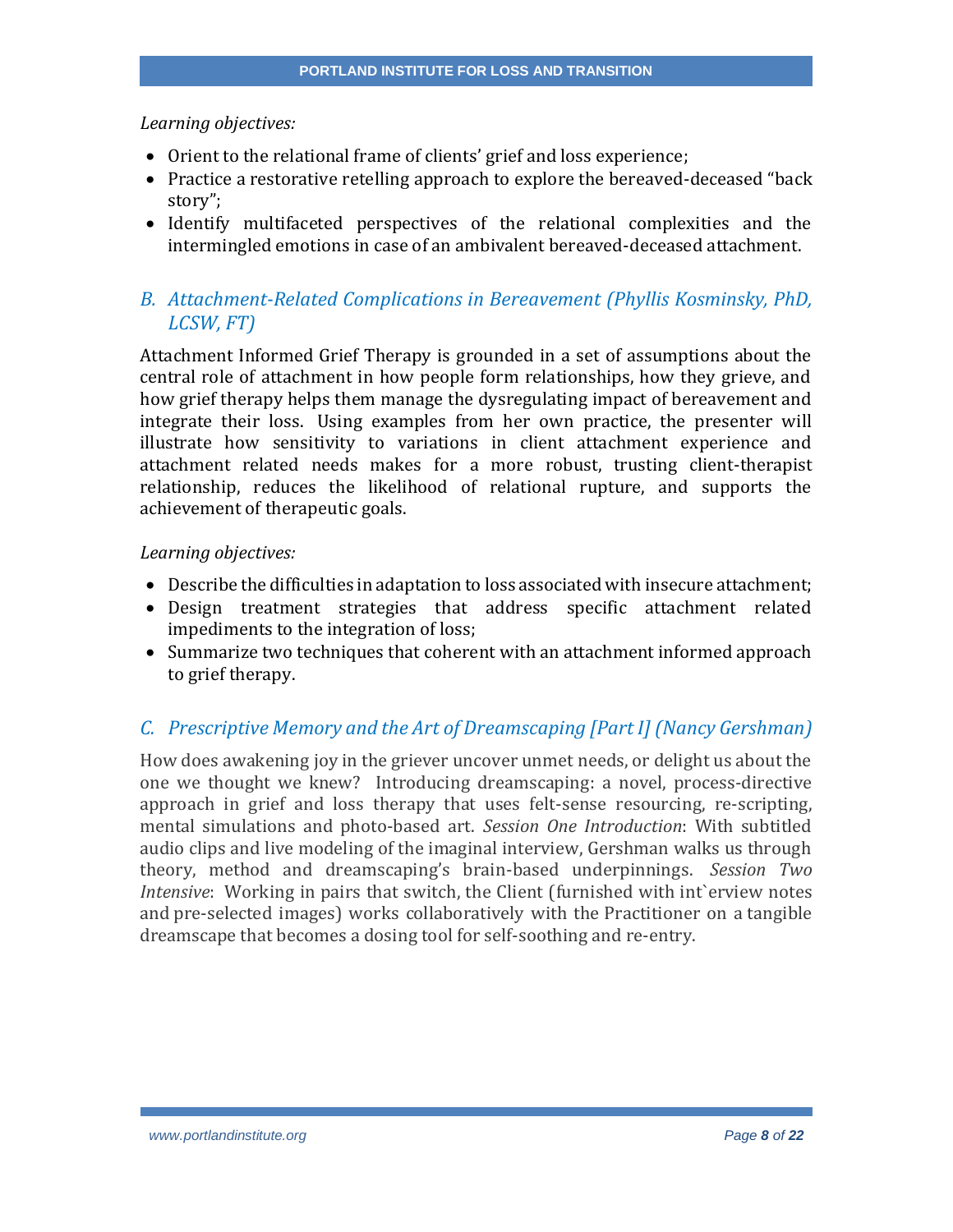- Facilitate evocation of a memory that is reimagined and compounded in the client's own imagination with observational humor, deep play and magic realism to optimize its positive charge;
- Comprehend Dreamscaping's brain-based approach to launching memory reconsolidation to update a distressing long-term memory using a prescriptive memory;
- Acquire participatory arts intervention skills to transform the prescriptive memory into an image-based tangible object for clients to practice subsequently.

## **1:30-3:00** Mini-workshops. Choose among:

## *A. Life Imprint: Trace the Relational Heritage (Carolyn Ng, PsyD, FT, MMSAC, RegCLR)*

In any relationships, we are bound to unknowingly "inherit" or intentionally adopt certain traits and values from one another. Such imprints may not always be lifebuilding, but can be hindering or limiting one's development at times, and these influences may transcend the significant other's physical presence in life. This tool intends to facilitate grievers' review of their relationship with the deceased, and invites them to ponder how to constructively move forward in life despite the disruption that resulted from the loss experience.

#### *Learning objectives:*

- Facilitate the crafting of Life Imprint;
- Use reflective questions to process the deceased's influence on the bereaved;
- Access and utilize the bereaved-deceased relationship to help the bereaved to chart desired directions in the path ahead.

### *B. Suicide Postvention: Support in the Aftermath of A Suicide Death (Jim McCauley, LICSW & Kelsey Hoeper, LPC, NCC, CT)*

The unimaginable grief after a suicide death often impacts more than individuals and families. When a young person dies by suicide, schools and communities often experience traumatic grief and other severe repercussions. The goal of this presentation is to demonstrate how effective suicide postvention strategies help facilitate healthy grieving; stabilize a traumatized environment; reduce the likelihood of suicide contagion and lead to a sustainable plan for suicide prevention. You will learn how two different suicide prevention programs support schools using strategies that include the SOS (Signs of Suicide) Program; universal screening strategies; and groups that support grieving students.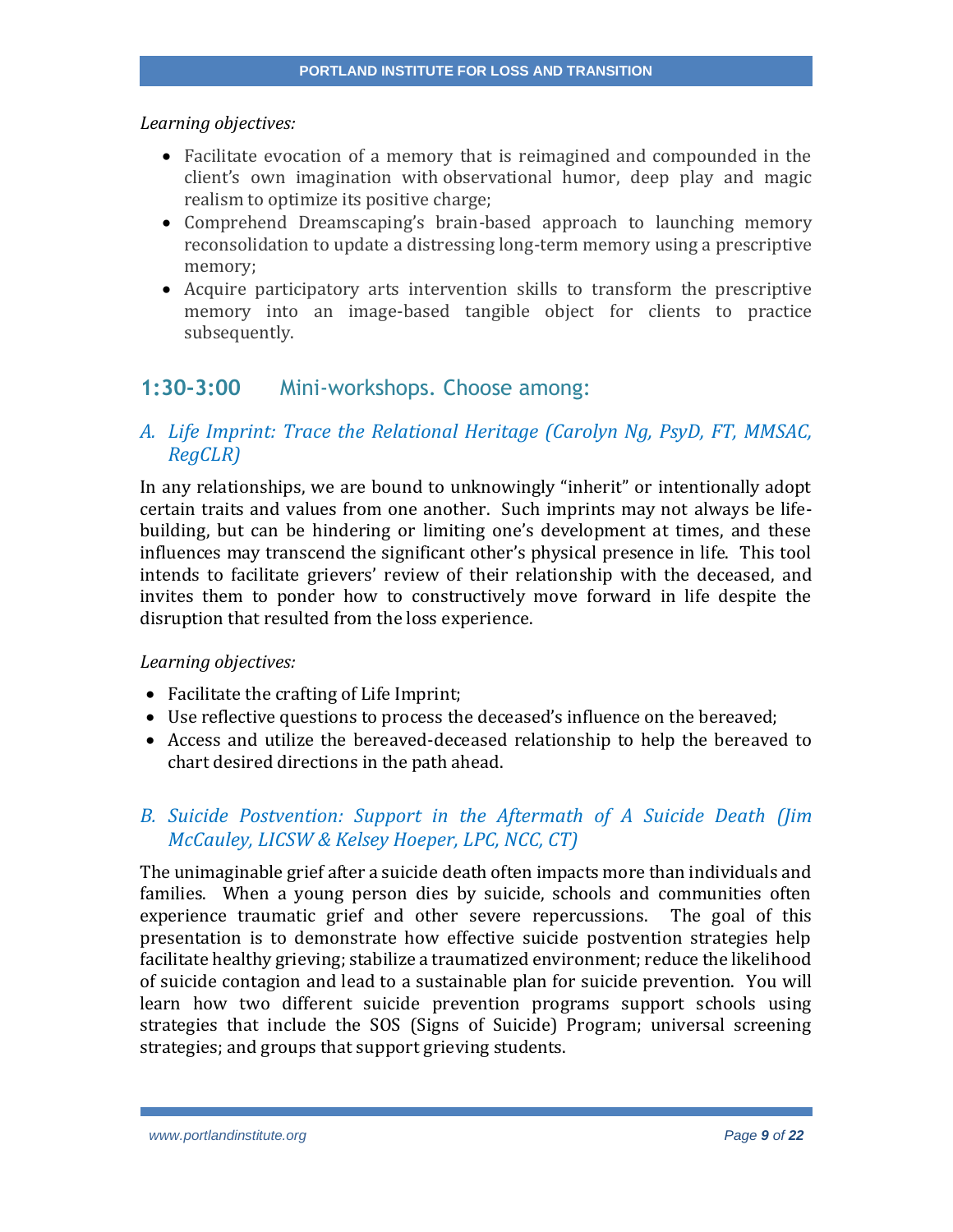- Describe two evidenced based suicide prevention strategies for schools;
- List strategies for overcoming dilemmas and obstacles to implementing a suicide postvention response;
- Explain how a support group for grieving students can be an integral part of a school's response to a suicide death.

## *C. Prescriptive Memory and the Art of Dreamscaping [Part II] (Nancy Gershman)*

As above.

## **3:30-5:00** Mini-workshops. Choose among:

## *A. Chair Work: Orchestrating Dialogues with the Deceased (Robert A. Neimeyer, PhD)*

As a major emotion-focused intervention in grief therapy, chair work represents a specific form of imaginal conversation that benefits from artful introduction and management of the ensuing dialogue. With appropriate adaptation chairing can be used to address "unfinished business" with the deceased and to enhance attachment security. This presentation provides coaching in the procedure as participants implement it with one another in an experiential exercise.

#### *Learning objectives:*

- Distinguish between two forms of unfinished business identified in recent research and describe adaptations in chairing that permit appropriate intervention in each;
- Summarize three practices to amplify and deepen imaginal dialogues between the living and dead;
- Experiment with the choreography of chair work to focus the dialogue and foster transformation and meaning making about the relationship.

## *B. Mindfulness and Grief: A System for Coping with Life after Loss (Heather Stang, MA, C-IAYT)*

More than a simple meditation technique, mindfulness is an internal attitude that can reduce grief related suffering, build resilience to stress, deepen interpersonal connections, and aid in cultivating forgiveness, gratitude, meaning, and love. In this presentation we will explore an eight-module system that is rooted in contemporary models of grief and creates a wholesome scaffolding upon which a grieving client can engage in grief work and reengage meaningfully in life after a major loss. We will explore the available research and discuss the importance of a trauma sensitive approach to facilitating mindfulness for grief.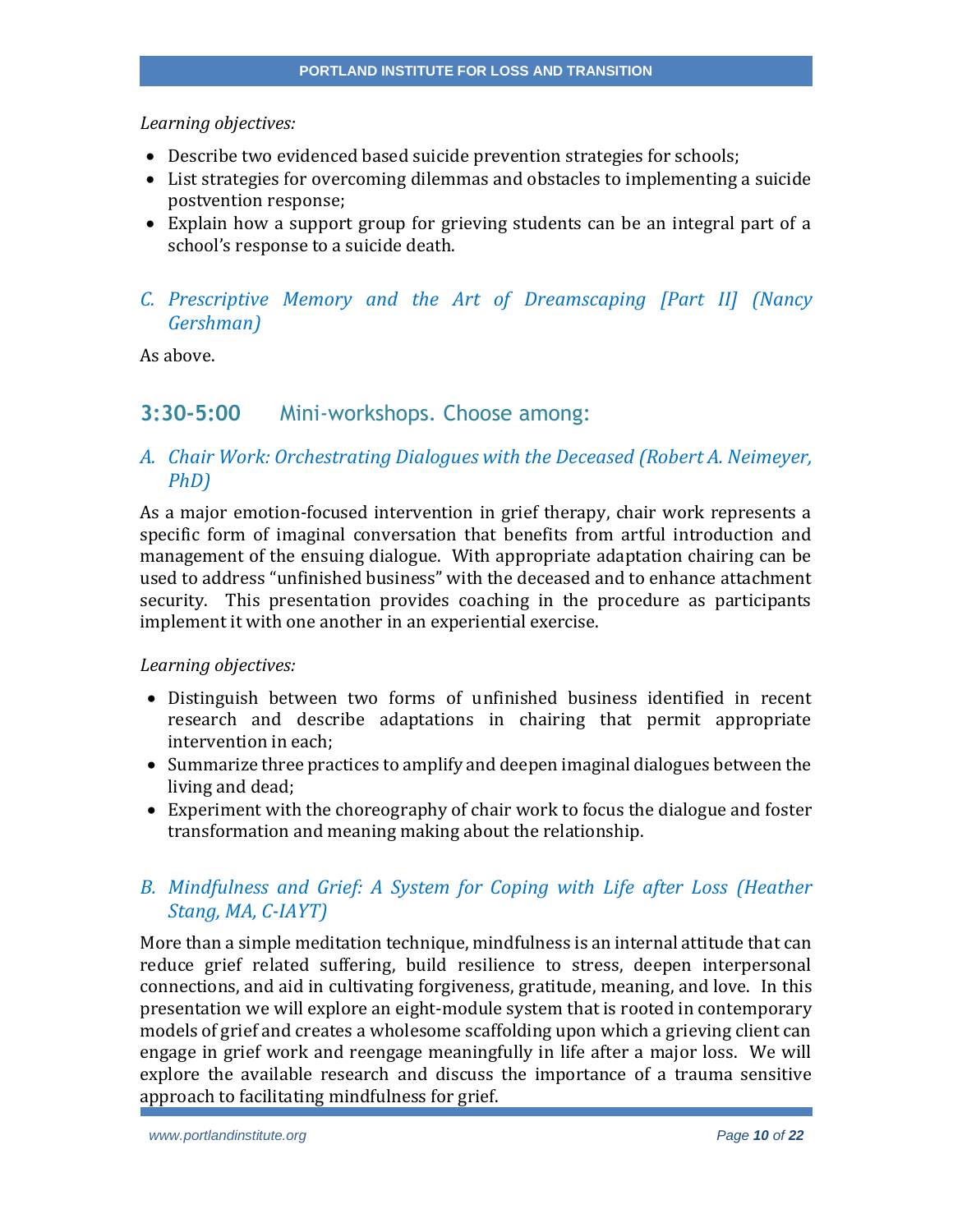- Summarize contemporary mindfulness research as it applies to grief related symptoms;
- Describe mindfulness-based interventions for grief;
- Discuss the elements of a trauma-sensitive approach to mindfulness instruction.

#### *C. Open Artful Grief Studio (Sharon Strouse, MA, ATR-BC, LCPAT)*

# *Wednesday (September 16)*

## **8:30-10:00** Integrating Traumatic Loss: Principles and Practices (Robert A. Neimeyer, PhD)

As research documents, when losses are traumatic, mourners commonly contend with profound disruptions of their world assumptions, and equally profound complications in their grief symptomatology. In such cases, integrating the narrative of the loss and mining its meaning require non-anxious presence of the therapist to the previously silent story of the loss, in all its relevant and sometimes horrific detail. In this systematic presentation, we will present procedures that safeguard this work to prevent re-traumatization, reinforce emotion regulation, and foster the construction of a more coherent narrative that can be borne less heavily by the survivor.

#### *Learning objectives:*

- Summarize research documenting the impact of traumatic loss through homicide, suicide and traumatic accident and the role of meaning making in mediating its impact on grief symptomatology;
- Weave together *external*, *internal* and *reflexive* narrative strands to promote a fuller processing of the event story of the dying;
- Detail safeguards to permit clients to continue the processing of recordings and images of the story of the dying between sessions.

## **10:30-12:00** Mini-workshops. Choose among:

#### *A. Restorative Retelling: A Practicum (Robert A. Neimeyer, PhD)*

Translating principles to practice, participants work in small groups to apply restorative retelling procedures to a shared account of a (non-traumatic) loss, as PI faculty circulate and provide support, coaching and modeling as needed. We will then share experiences with the exercise, considering the observations and questions of tellers, facilitators and witnesses to more fully grasp its utility.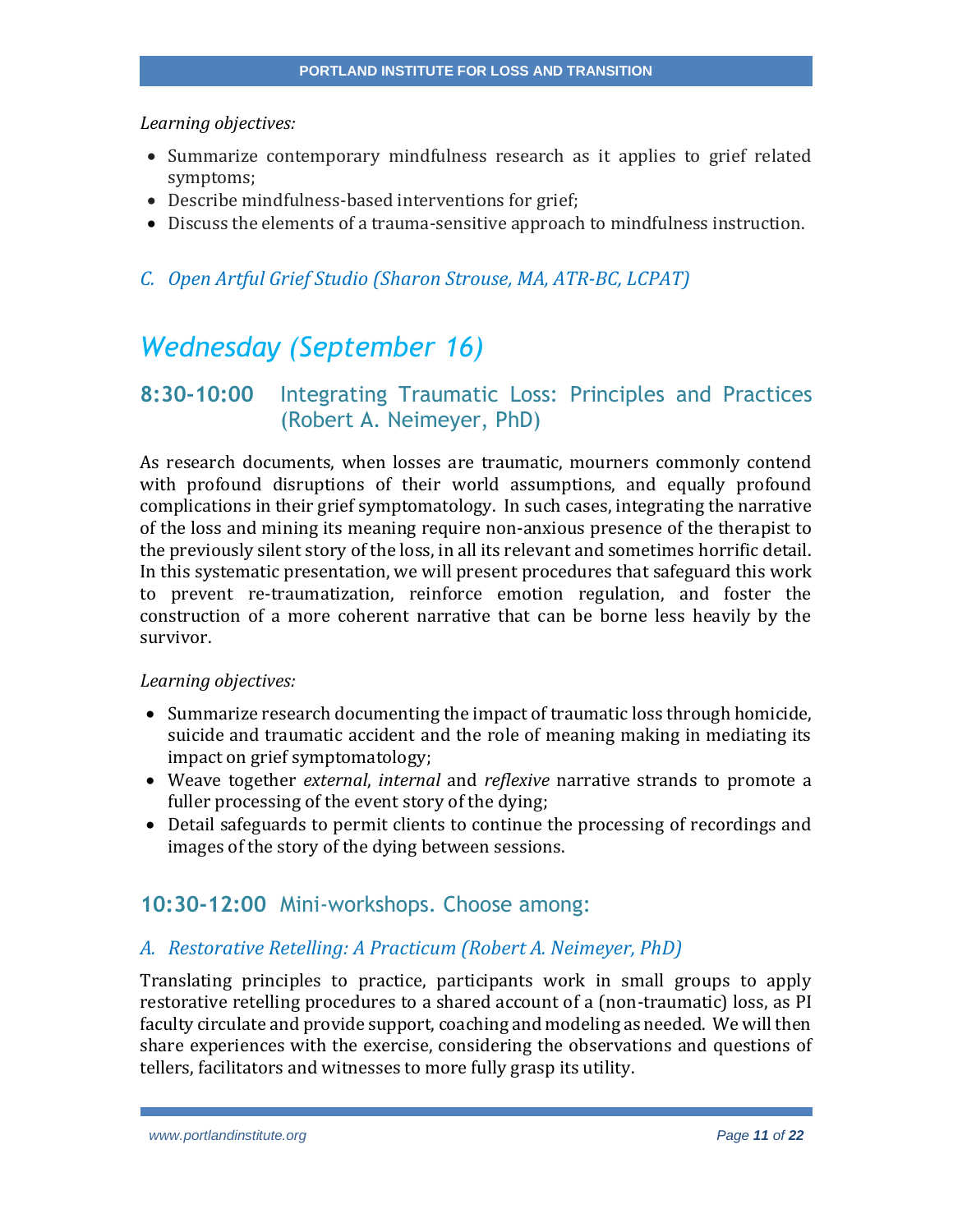- Implement the principles of *bracing*, *pacing* and *facing* in an actual account of significant loss;
- Practice "doubling" as therapist from the observer's position to provide support and stimulate new directions in the narration;
- Troubleshoot common impediments to restorative retelling to learn vicariously from the experiences of colleagues.

## *B. Intersection of Grief and Trauma: A Case Study (Lara Krawchuk, MSW, LCSW, MPH)*

Supporting clients living at the crossroads of trauma and grief can be a delicate process. Current loss can quickly dovetail into the pain of old attachment wounds, leaving clients feeling overwhelmed by pain. We will explore the struggles Maude experiences due to the excruciating intersection of sudden bereavement and old, attachment-based wounds. We will explore the careful work done to help her stabilize her dysregulated nervous system, recognize the intersecting meanings of significant losses, and learn to support vulnerable parts of herself with compassion. We will discuss the merits of using a range of creative, trauma informed, intervention tools to support healing; including meaning making, dual process, mindfulness, and internal family systems (IFS) models.

#### *Learning objectives:*

- Identify losses related to living with traumatic loss and attachment losses;
- Summarize three trauma informed clinical models that support healing in cases complicated by the intersection of traumatic bereavement and past attachment wounds;
- Conduct a case conceptualization linking a client's presenting struggles to theoryguided interventions.

## *C. Trauma, Loss and Doll Making [Part I] (Sharon Strouse, MA, ATR-BC, LCPAT and Sarah Vollmann, MPS, ATR-BC, LICSW)*

This didactic, experiential workshop introduces doll making as a transformative art therapy technique, effective in the treatment of traumatic loss. Anchored in grief and bereavement theory, we explore doll making through the lens of the constructivist theory of meaning making, as a vehicle for narrative and identity reconstruction, sense making, and benefit finding, as well as attachment-informed grief therapy, where creative process and concrete, transitional objects support exploration of the continuing bond. Case studies demonstrate the efficacy of doll making where non-verbal processes target sensory-emotive-cognitive processing areas of the brain needed for healing. Participants will create a doll, deconstructing and reconstructing life's fabric.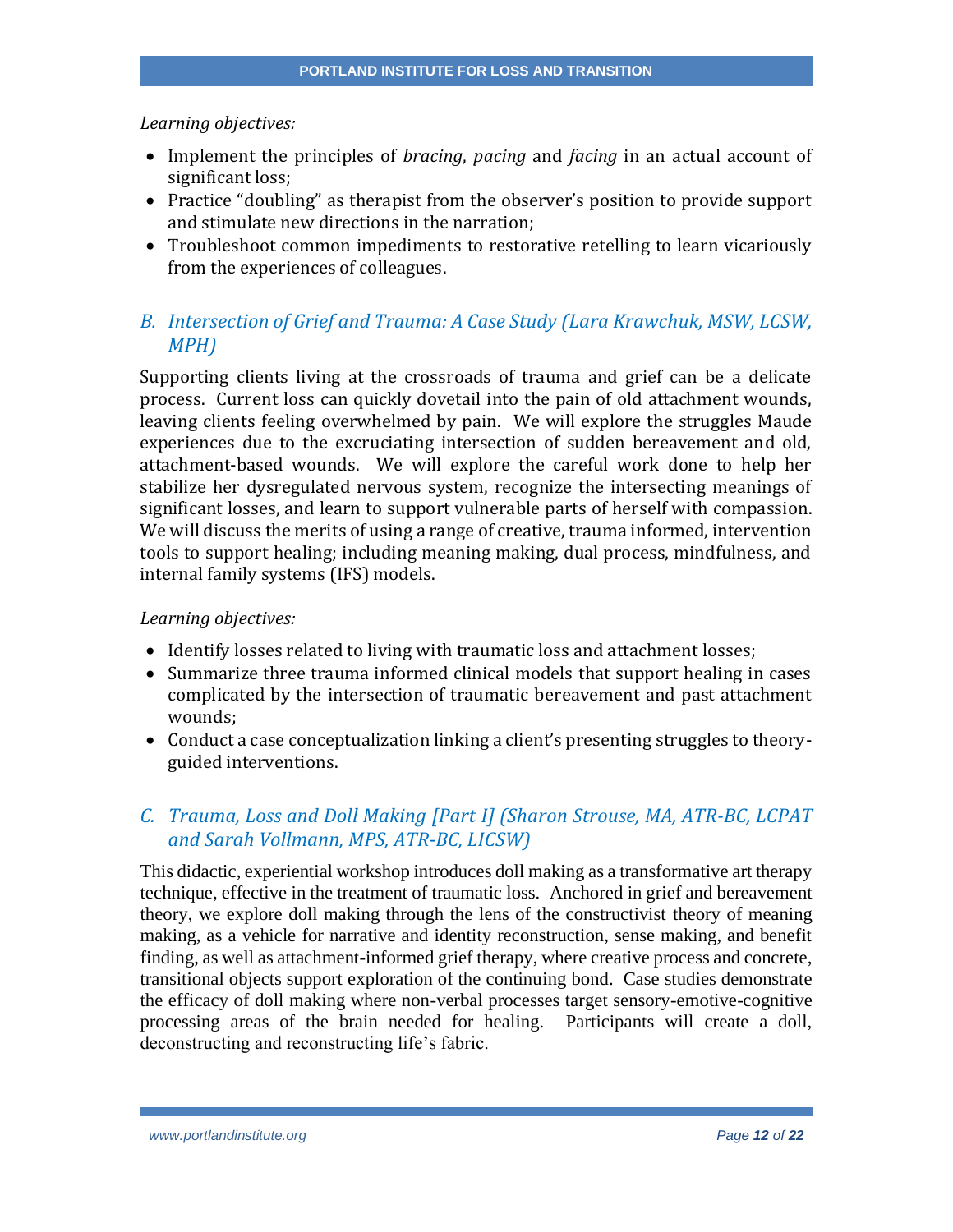- Discuss three reasons why creative and expressive interventions such as doll making are desirable with those suffering traumatic loss;
- Exemplify how doll-making promotes sense–making, benefit-finding, and integration of the bereaved person' shattered "self";
- Outline three tenets of attachment-informed grief therapy, and describe how the doll making process and tangible product promote a continuing bond with the deceased.

## **1:30-3:00** Mini-workshops. Choose among:

## *A. Reviewing and Rebuilding the Shattered Assumptive World: A BRACE for the Lost Footing (Carolyn Ng, PsyD, FT, MMSAC, RegCLR)*

Having encountered a sudden or violent loss event, one may feel that one has lost one's footing or security in the world. Thus, some form of brace may be needed for one to get re-anchored again in order to move forward in life. By adopting the concept of duality, this tool aims at helping a person explore 'the other side of the coin' when he/she experiences waves of impacts resulted from a loss. Such exploration may counter-balance the mourner's sense of being upended by the loss, as he/she realizes other aspects in life that remain unchanged, or are even strengthened, despite the impact of the loss.

#### *Learning objectives:*

- Adopt the *BRACE* framework to explore the impacts of loss from five different dimensions;
- Use the concept of duality to help mourners realize the "unaffected" or "fortified" areas in life despite the shattering effects experienced;
- Identify potential risk and protective factors for clients' post-loss adjustment.

## *B. "But I Didn't Say Goodbye": Helping Families after Suicide (Barbara Rubel, MA, BCETS, DAAETS)*

In this experiential presentation, we will explore vulnerabilities to bereavement complications after a suicide and the importance of postvention. This workshop will include an overview of understanding suicide from survivor's perspective, including clinician survivors. Participants will be given a simple tool, Palette of Grief® that intends to identify the unique grief experience of suicide loss survivors. We will discuss community-based and national organizations, and postvention in action.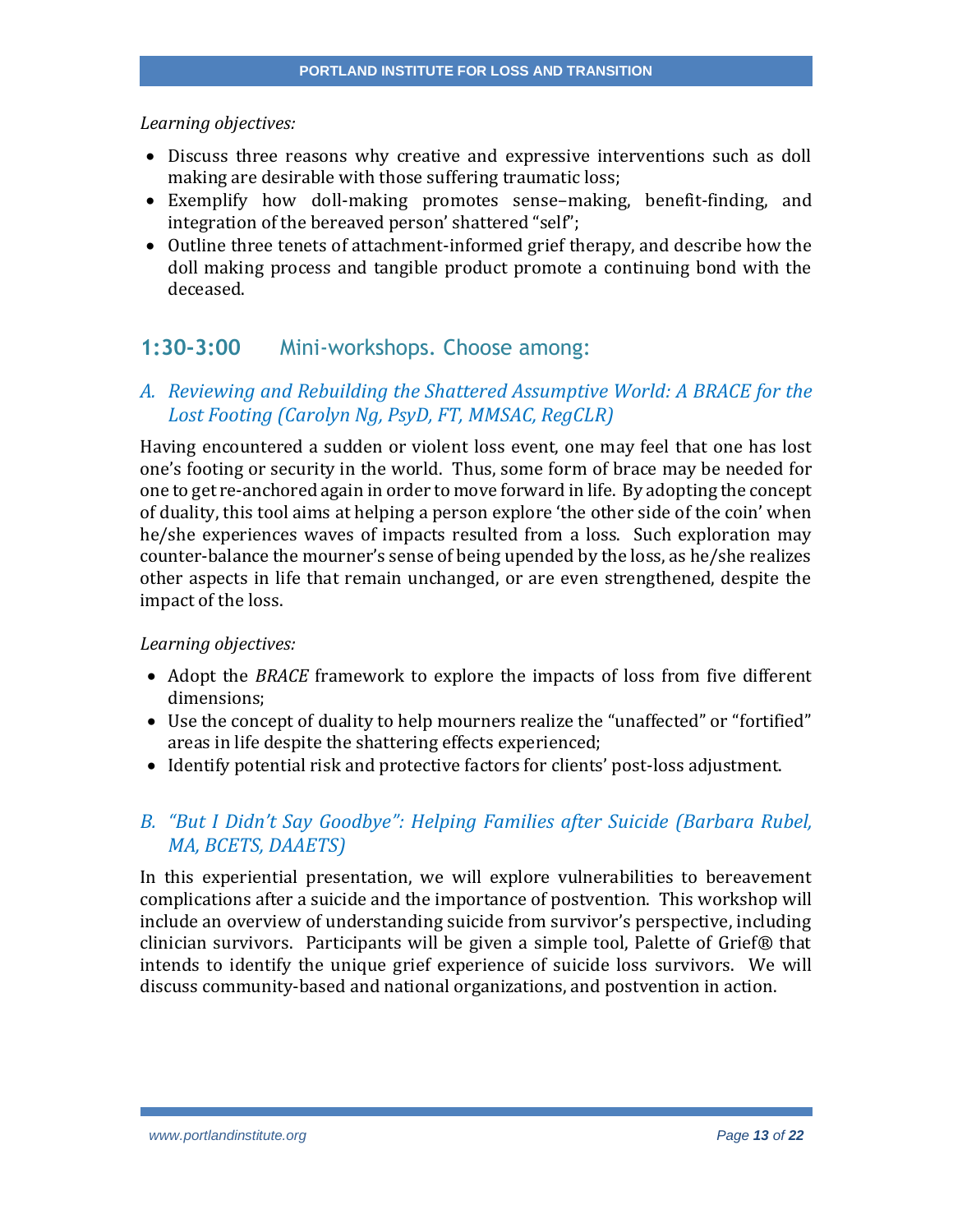- Discuss vulnerabilities to bereavement complications after a suicide;
- Describe postvention and ways to provide support to those bereaved by suicide;
- Practice use of the Palette of Grief® to recognize the impact of traumatic loss.

## *C. Trauma, Loss and Doll Making [Part II] (Sharon Strouse, MA, ATR-BC, LCPAT and Sarah Vollmann, MPS, ATR-BC, LICSW)*

As above.

## **3:30-5:00** Mini-workshops. Choose among:

## *A. Chapters of Our Lives: Explore the Role of Loss in Our Life Narratives (Carolyn Ng, PsyD, FT, MMSAC, RegCLR)*

As a form of personal exploration, clients are invited to reflect upon their life narratives and organize them into chapters or sections, as if authoring their own autobiographies. In the process of writing about their significant life experiences, they come to appreciate the complexity and richness of their life narratives, as well as realizing how loss has played a part as it is interwoven with these narratives. In a group setting, using facilitative questions that bear on the significant settings, characterizations of self and others, plots and themes, a dyadic interview will be practiced for further exploration.

#### *Learning objectives:*

- Facilitate a mourners' review of their life narratives and exploration of the role of loss in them;
- Deconstruct people's sense of entrapment in their life story and invite possible life revision;
- Assist people to integrate their difficult-to-assimilate life experiences into their broader self-narrative.

### *B. Nature-Based Bereavement Rituals (Christina Zampitella, PsyD, FT)*

The integration of ecopsychotherapy and therapeutic bereavement rituals are explored in this presentation. While bereavement rituals are plentiful across cultures and spiritual orientations, nature-based interventions remain a secular, transtheoretical, and cross-cultural available resource that can be effectively integrated into grief therapy. Participants will leave the presentation understanding ecopsychotherapy, rites of passage as they relate to the bereavement process, the interface between nature-based interventions and ritual, and a practical intervention aimed at transformation and meaning-making in the bereavement process.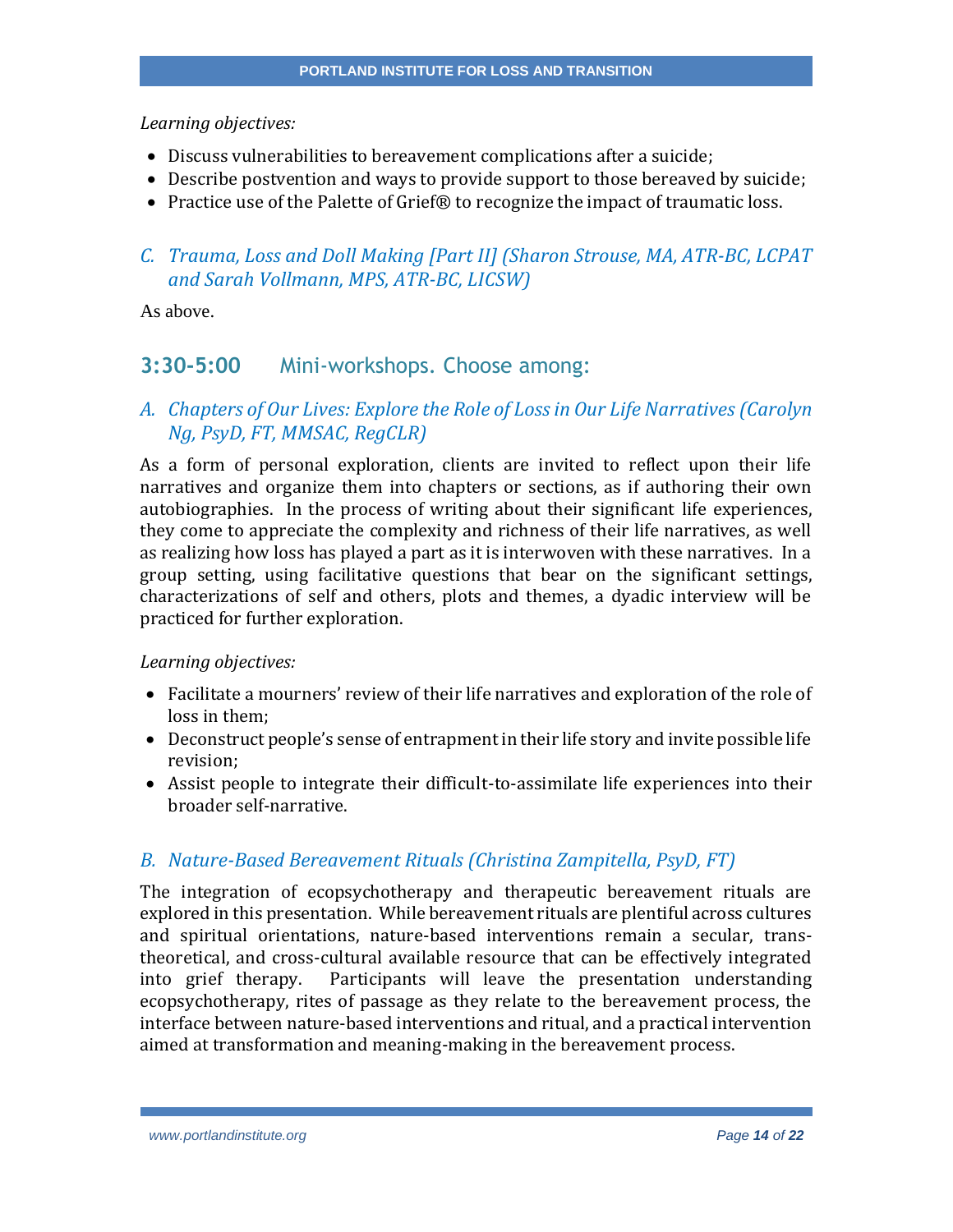- Define and describe ecopsychotherapy and nature-based bereavement rituals;
- Differentiate between personal and collective functions of rituals;
- Apply and demonstrate the use of the *Development of a Nature-Based Ritual* form.

## *C. Open Artful Grief Studio (Sharon Strouse, MA, ATR-BC, LCPAT)*

# *Thursday (September 17)*

## **8:30-10:00** Art-Assisted Grief Therapy (Sharon Strouse, MA, ATR-BC, LCPAT)

The Portland Institute for Loss and Transition introduces an Art-Assisted Grief Therapy Certification as part of its intense professional training in grief therapy, counseling and bereavement support. Transformative expressive therapies acquaint participants with a broad range of practical techniques, as well as conceptual understanding relevant to clinicians. Case studies anchored in Meaning Reconstruction, Attachment-informed Grief Therapy and Restorative Retelling highlight the efficacy of art-assisted grief therapy and open the door to direct creative experiences in the Artful Grief Studio. Therapies of the imagination are explored through an ethical lens, essential in the implementation of art-assisted grief therapy techniques.

#### *Learning objectives:*

- Identify four aspects of Art-Assisted Grief Therapy creative practices that are effective in the treatment of traumatic loss;
- Review Art-Assisted Grief Therapy through an ethics-based lens that guides application and implementation in clinical settings;
- Describe three aspects of meaning reconstruction and its theory and practice in art-assisted modalities.

## **10:30-12:00** Mini-workshops. Choose among:

## *A. "If Only…": Counterfactual Thinking in Bereavement (Michal Mahat-Shamir, PhD and Shani Pitcho-Prelorentzos, MSW)*

When grief over the death of a loved one becomes complicated, protracted and circular, ruminative counterfactual thinking in which the bereaved relentlessly but vainly seeks to somehow reverse the tragedy of the loss often plays a contributory role in sustaining the person's suffering. In this presentation we summarize the growing evidence implicating this cognitive process in interfering with meaning reconstruction following loss, and identify four foci for counterfactual, "if only"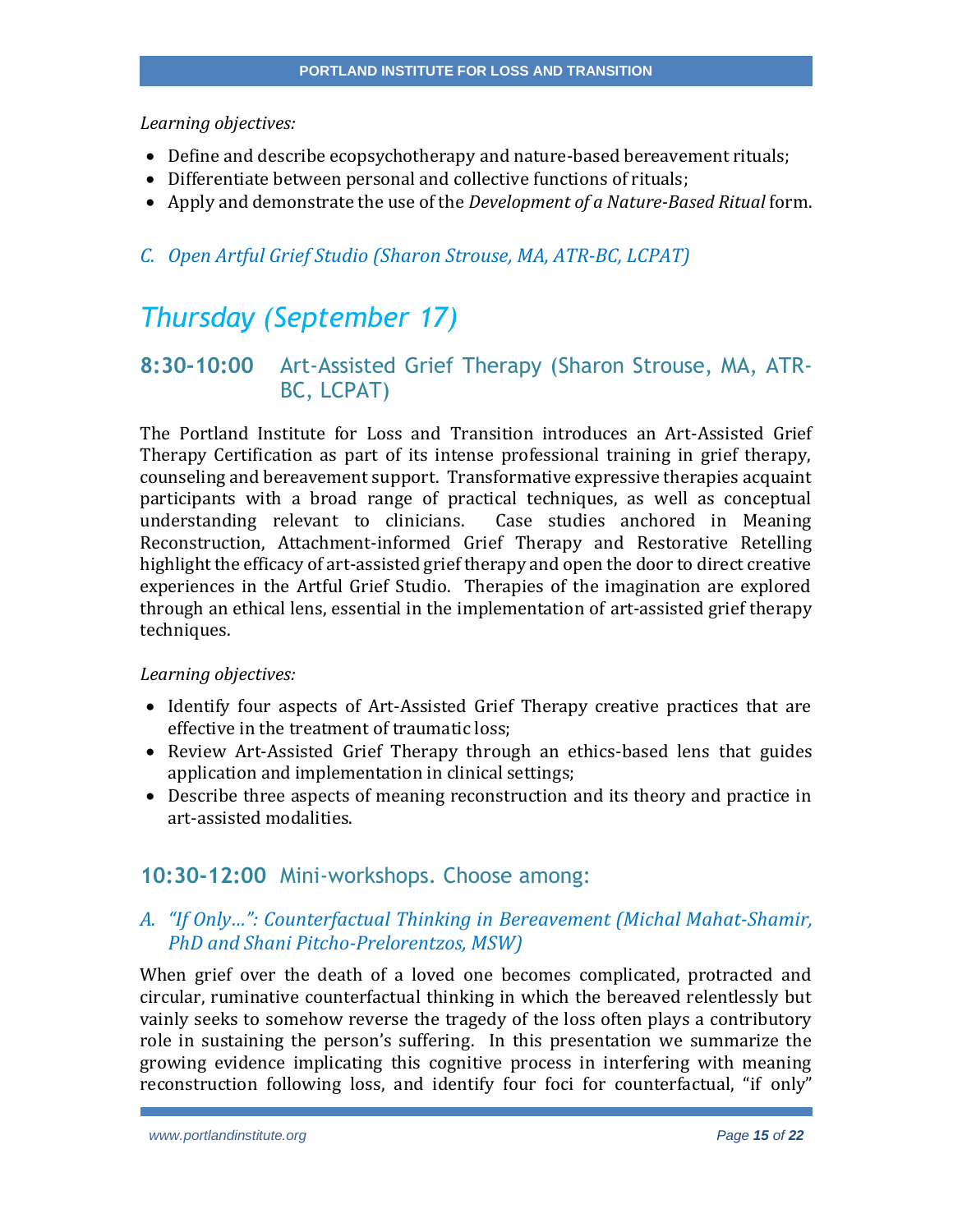cognition, directed at the self, the deceased, relevant others, or the circumstances of the death itself. Therapeutic approaches to resolving, dissolving, mitigating, or redirecting such rumination will be introduced and practiced.

#### *Learning objectives:*

- Summarize literature on the cognitive processes of counterfactual thinking and the ways they interrupt meaning making processes following loss;
- Identify common patterns of ruminative counterfactual thinking among bereaved individuals;
- Practice approaches to working with counterfactual thinking in order to help bereaved individuals find meaning in loss.

## *B. Facilitating Meaning Making in A Group Context: An Overview (Evgenia Milman, MA, PHD)*

The Meaning in Loss Group (MIL) is a meaning-oriented group intervention targeting prolonged grief disorder. The MIL uses a narrative-constructivist approach to facilitate meaning making regarding the death event itself as well as the ongoing relationship between the bereft and the deceased. The reconstruction of a meaningful continuing bond with the deceased is leveraged to encourage reengagement with life-affirming activities. This presentation will introduce the principles that frame the MIL, and then describe its format and procedures by reviewing the weekly modules and techniques employed in the group protocol. Real client examples will be used for illustrations relevant to each module.

#### *Learning objectives:*

- Recognize how the narrative-constructivist group framework promotes meaning making and grief adjustment among those experiencing Prolonged Grief Disorder;
- Identify the principles and modules of the MIL Group;
- Describe the application of specific meaning-oriented grief therapy techniques in a group therapy format.

## *C. Memory Box [Part I]: Art Therapy for Children and Adolescents (Sarah Vollmann, MPS, ATR-BC, LICSW)*

Art therapy interventions present unique and transformative possibilities for the bereaved. The art therapy process and product encourage restorative retelling, continuing bonds, and meaning making while simultaneously providing opportunities for containment, soothing, and self-regulation. Unconscious content may be given shape in the creative process, fostering integration and healing. It is a beneficial approach for children and adolescents, who grieve differently than adults and may not have the words to express their layered experiences. In this didactic and experiential workshop, we will review two art therapy case studies, of a grieving child and a bereaved adolescent, through the lens of meaning reconstruction, family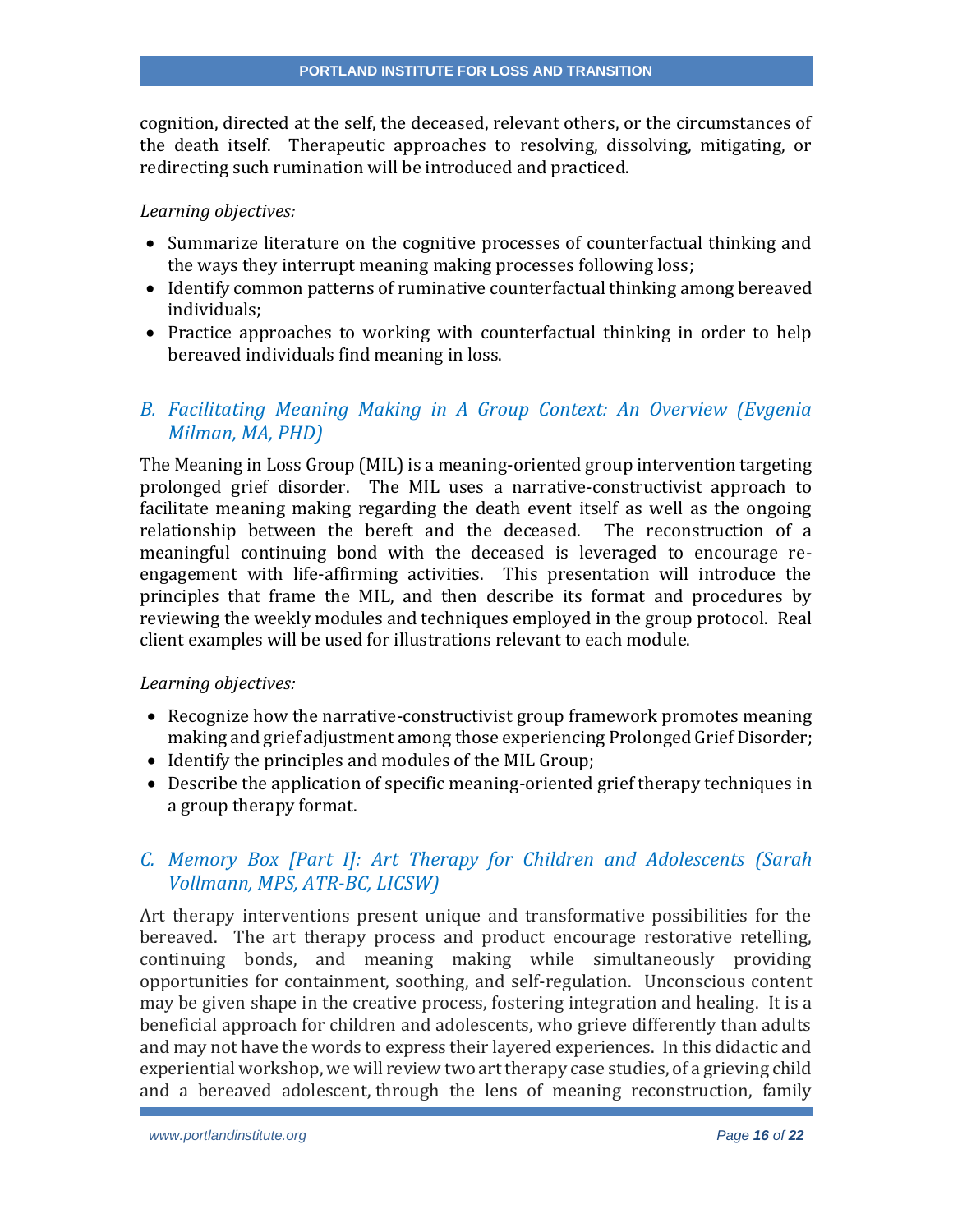systems, and continuing bonds. The developmental stages of grief will be presented. Participants will engage briefly in their own art making process to create a memory box. We will conclude with a group exploration of our creative experience, and a discussion of the therapeutic benefits of memory boxes and other art therapy interventions for bereaved children and adolescents.

#### *Learning objectives:*

- Understand three reasons why art therapy interventions are advantageous in the treatment of grieving adolescents and children;
- Describe how art therapy interventions may be utilized to support continuing bonds for bereaved children and adolescents;
- Discuss how art therapy approaches, including both the art therapy process and product, may promote meaning reconstruction for grieving children and adolescents.

## **1:30-3:00** Mini-workshops. Choose among:

## *A. Seasons of Transition [Part I]: Reflections on Change (Robert A. Neimeyer, PhD)*

Grounded in the research-informed perspectives of meaning reconstruction, the Transition Cycle, and attachment-informed grief therapy, the Seasons of Transition model offers a flexible framework for identifying resources, recognizing ongoing losses, articulating grief, and fostering growth. In this initial module on this approach, we experiment with a variety of reflective formats for making meaning of life transitions, using poetic, narrative, visual and dialogical methods to explore the challenge of change in our own lives, as well as those of our clients.

#### *Learning objectives:*

- Summarize the four "seasons" of transition and the implication of each for adapting to loss and change;
- Identify narrative themes associated with abundance, reduction, emptiness and emergence arising from your own transitions and those of another;
- Discuss the indications and contraindications for using the Seasons model with a client at different points in the grieving process.

### *B. The Meaning in Loss Group: A Closer Look (Evgenia Milman, MA, PhD)*

This presentation will offer a nuanced examination of specific procedures and techniques that address challenges arising in the course of meaning-oriented grief group therapy. We will focus on the use of prescreening protocols for ensuring group member cohesion and the use of dyadic subgrouping for facilitating in-depth processing despite time constraints. The multi-faceted application of techniques that target the ongoing, symbolic *continuing bond* with the deceased will be reviewed,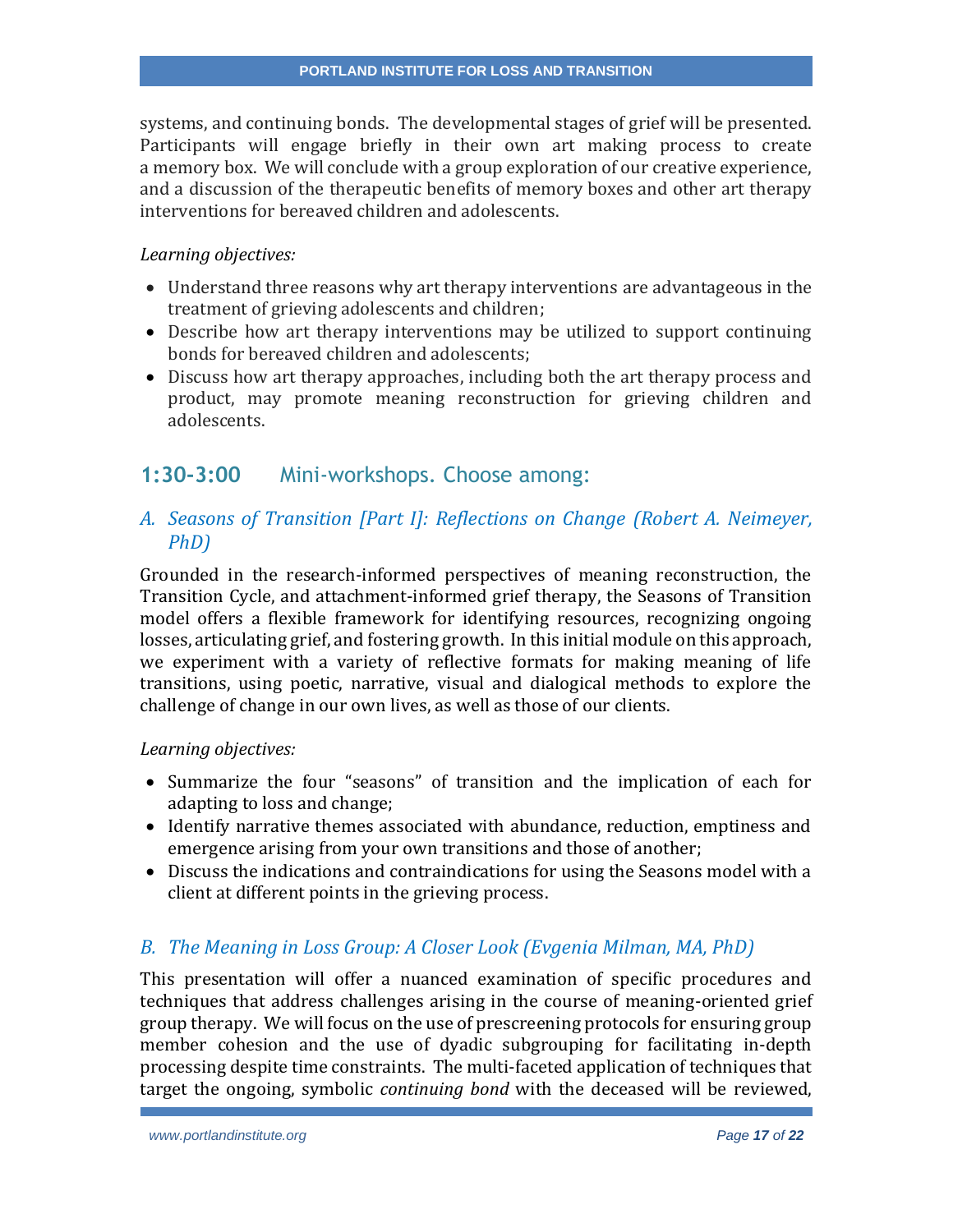including their role in resolving *unfinished business* and forming a security-enhancing base from which to re-engage in life. Participants' own experiences and ideas regarding the use of meaning-oriented grief groups will be invited.

#### *Learning objectives:*

- Recognize the challenges that may emerge in the course of meaning-oriented group therapy with the bereft;
- Identify procedures and techniques that are vital to meaning-oriented group work in grief therapy;
- Tailor therapeutic techniques that target the continuing bond to the evolving and diverse needs of group therapy members.

## *C. Memory Box [Part II]: Art Therapy for Children and Adolescents (Sarah Vollmann, MPS, ATR-BC, LICSW)*

As above.

## **3:30-5:00** Mini-workshops. Choose among:

*A. Seasons of Transition [Part II]: Recomposing the Self (Robert A. Neimeyer, PhD)*

Deriving from Dialogical Self Theory, Composition Work (CW) views identity as multiple and mutable, as the constellation of roles, relations and emotions that constitute our sense of self shift gradually and sometimes abruptly across the seasons of our lives. In this second module on the Seasons of Transition, we use CW to symbolize the constellation of "I-positions" that characterize our community of self, identify which positions are dominant in our lives at present, which are diminishing or slipping away, which are lost or missing, and which are emerging and invite further cultivation. Unfolding these cyclic processes using expressive and body-centered interventions helps us both accept our inevitable losses and accredit our ongoing growth in their wake.

- Describe the chief propositions of Hermans' Dialogical Self Theory and its relevance for grief therapy;
- Outline the primary processes addressed by the four "Seasons of Self" involved in recomposing the landscape of our lives;
- Practice one expressive and one body-cantered technique for exploring significant transitions in the community of self.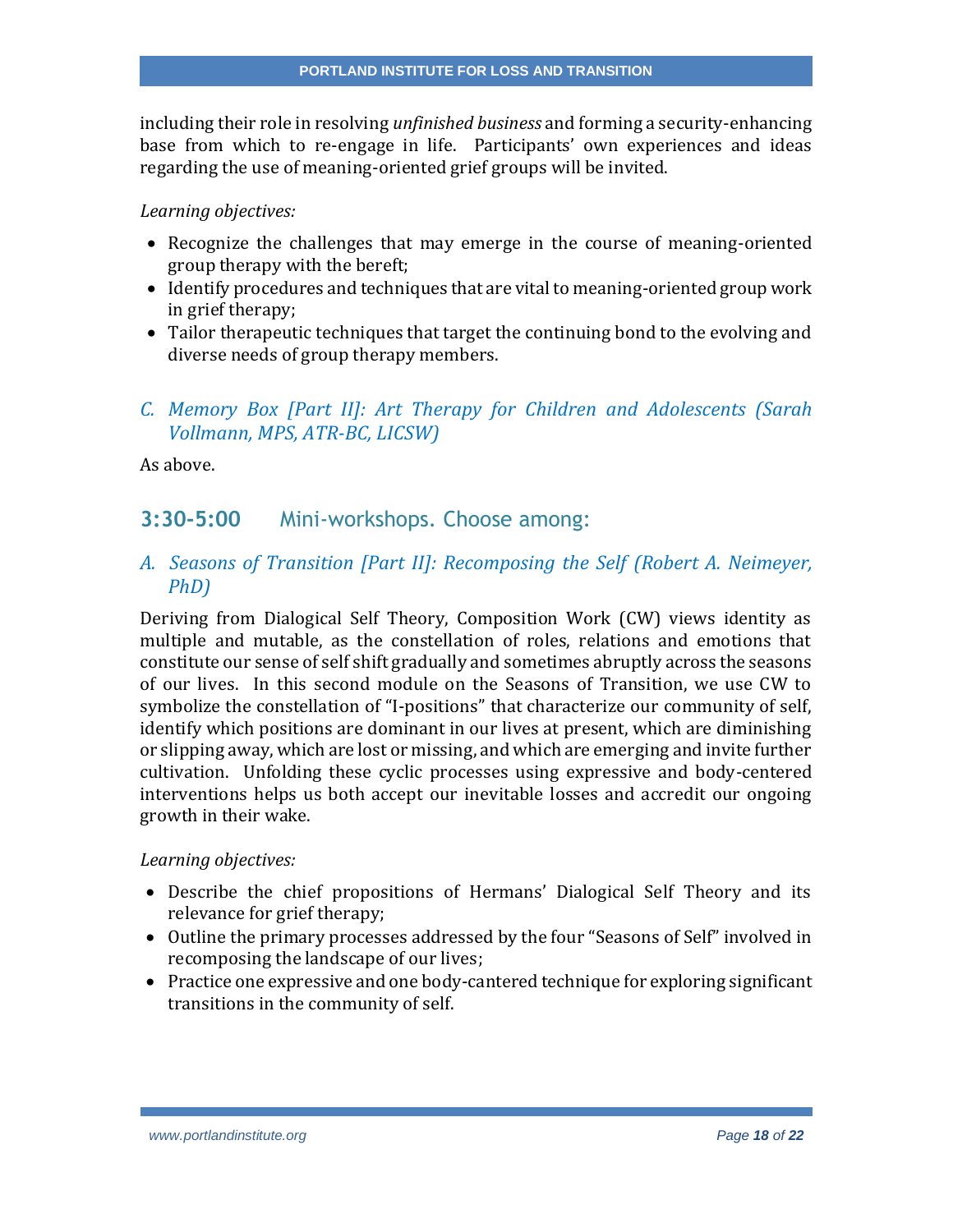## *B. Yoga for Grief: A Whole Person Approach (Heather Stang, MA, C-IAYT)*

The eight-fold path of yoga outlined by Patanjali offers guidelines to live a life of meaning and purpose, and includes physical postures, meditation, and ethical precepts. In this presentation we will explore how yoga and breathwork can ease physical and mental suffering during acute grief. We will also discuss how yoga can help reconstruct a shattered self-narrative by using the body as metaphor, build a greater sense of self-efficacy that is often diminished by loss, and provide a safe way for people who are experiencing trauma to reengage with their body and mind.

#### *Learning objectives:*

- Summarize contemporary yoga research as it applies to grief related symptoms;
- Define Patanjali's 8 limbs in the yoga philosophy as they relate to grief;
- Explore yoga-based interventions for acute grief and meaning making.

## *C. Open Artful Grief Studio (Sharon Strouse, MA, ATR-BC, LCPAT)*

# *Friday (September 18)*

## **8:30-10:00** Mini-Workshops. Choose among:

### *A. Grief and the Brain [Part I]: The Impact of Loss (Susan Whitmore, BSBM, CGC)*

In this session, we will review multiple brain research studies incorporating fMRI and other research methodologies that have clinical import in dealing with specific responses to a loss experience. Such responses include post-traumatic stress (PTS), depression, hopelessness and perceived lack of meaning or purpose. Based on two recent UCLA studies measuring grief signals in the brains of two subject groups that experienced parental loss and spousal loss respectively, learners will experience a redirecting technique designed to help clients with obsessive thought and PTS. Besides, learners will also practice specific Mindfulness techniques that seemingly work best for loss, according to studies examining the effect of Mindfulness Meditation in modulating different brain responses.

- Describe what changes may be seen in the brains of those experiencing a major loss in life;
- Implement a re-directing technique to assist clients with obsessive thought and PTS;
- Use Mindfulness techniques to empower clients to accept and work on their individual grief process.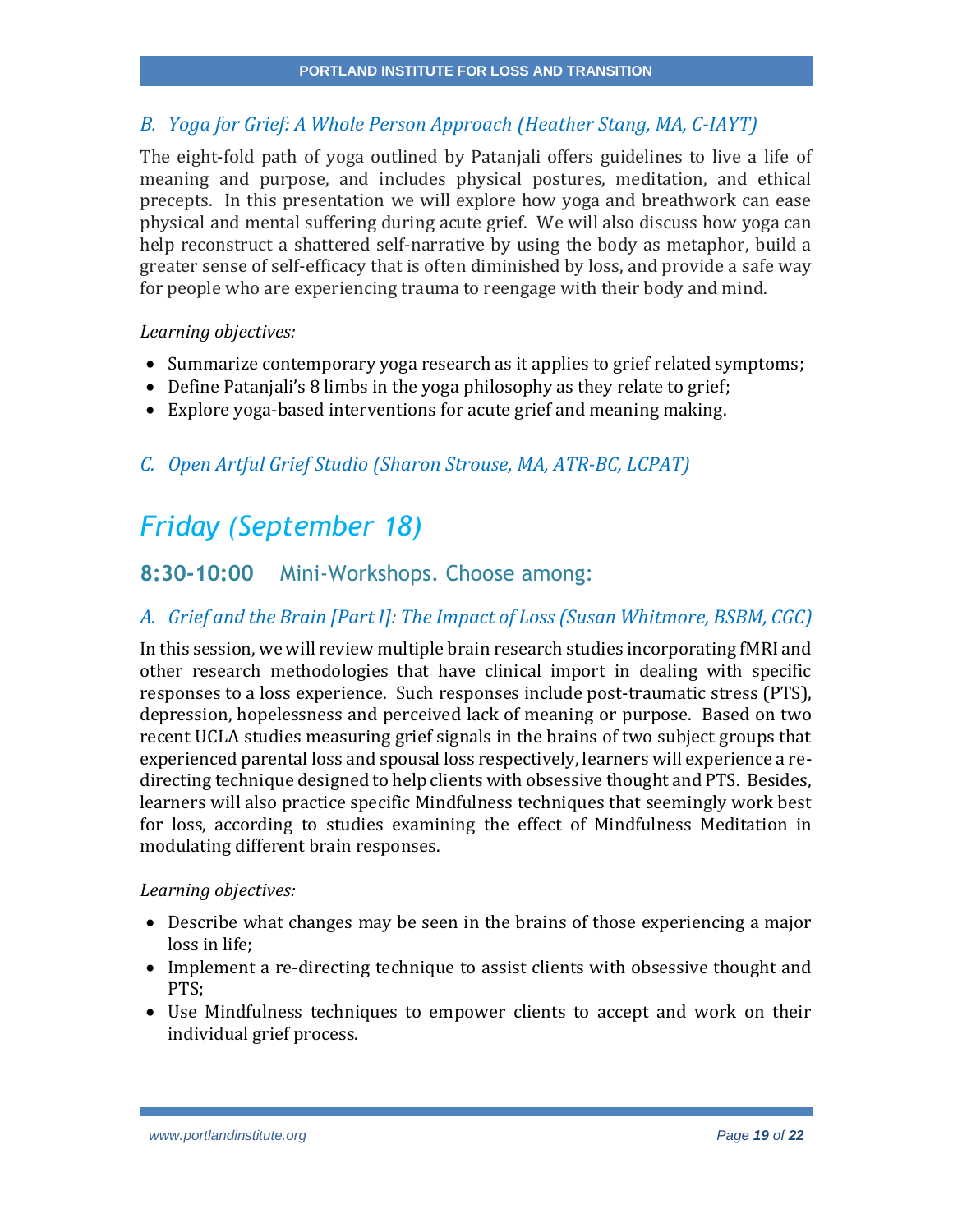## *B. Grief of Chronic and Life-Threatening Illness (Christina Zampitella, PsyD, FT)*

One of the greatest challenges of chronic and life-threatening illness is adapting to the multiple, and potentially permanent, losses that accompany the diagnosis. Because these losses are non-finite, the risk of unrelenting grief is elevated and can be challenging to integrate into the very narrative that has already been disrupted. This presentation, via didactic training and case studies, aims to understand the unique grieving process of those coping with chronic and life-threatening illness. We will explore how to help the clients identify, accept, and adapt to their losses by transforming their experience into something livable, bearable, and perhaps transformative and meaningful.

#### *Learning objectives:*

- Identify and discuss the unique nature of the grief of chronic and life-threatening illness;
- Understand the fluid phases often associated with living with chronic and lifethreatening illness;
- Develop a potential set of interventions for a person living with chronic and lifethreatening illness that can provide opportunities for meaning reconstruction.

## *C. Enacting the Emotions: Grief Therapy and the Dramatic Acts (Evgenia Milman, MA, PhD)*

The grief process often calls on survivors of loss to access difficult emotions toward the deceased. This presentation will describe a technique for facilitating such emotion-focused work with the bereft, particularly with clients who struggle to access their emotions. Inspired by the dramatic arts and specifically, the renowned work of Constantin Stanislavski and Lee Strasberg, this approach to working with the bereft draws on acting techniques that aid actors in accessing emotion retrieval cues in their character portrayals. The 5-step procedure involved in the *Enacting the Emotion* technique will then be presented and demonstrated.

#### *Learning objectives:*

- Recognize the challenges that may emerge in working with grieving individuals who struggle to access and tolerate their grief-related affect;
- Identify the steps for using the Enacting the Emotion technique;
- Evaluate and promote safety when using experiential techniques in grief therapy.

## **10:30-12:00** Mini-Workshops. Choose among:

*A. Grief and the Brain [Part II]: Effective Interventions (Susan Whitmore, BSBM, CGC)*

As above.

*www.portlandinstitute.org Page 20 of 22*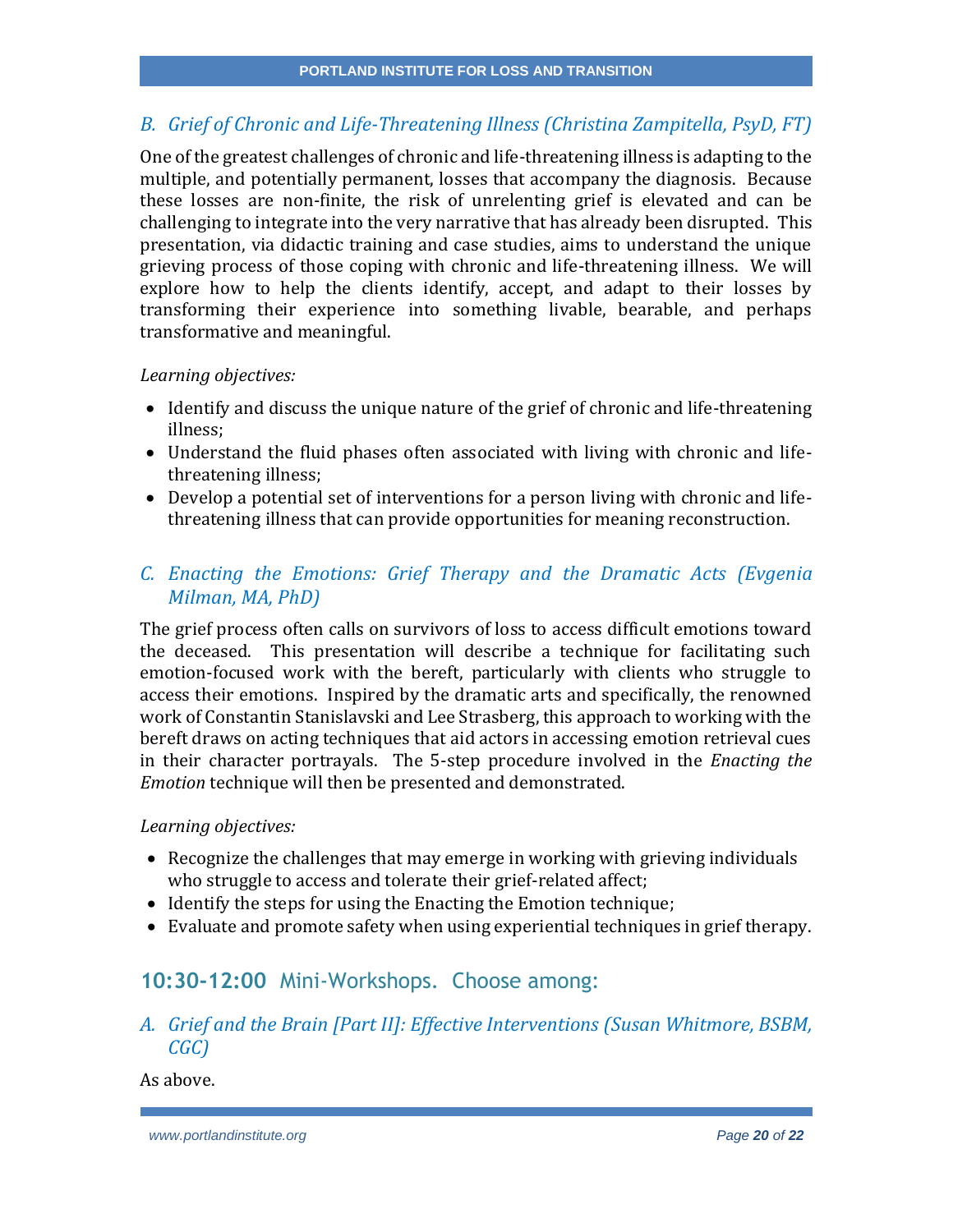## *B. Tour of the Dougy Center (Jana DeCristofaro, LCSW)*

Join us for a tour of The Dougy Center for Grieving Children & Families! We will explore each of the creative expression rooms that grieving children and teens use as participants in our peer support groups. In each area, we will discuss and model how we facilitate the physical, creative, and verbal expression of grief. In each area, a senior staff member will provide examples of how the physical space fits with The Dougy Center's model and creates an atmosphere that supports safety, acknowledgment, and peer connections.

#### *Learning objectives:*

- Recognize how physical space can contribute to grief support;
- Describe different avenues for physical, creative, and verbal grief expression;
- Discover how children and teens interact with various expression modalities.

## *C. Open Artful Grief Studio (Sharon Strouse, MA, ATR-BC, LCPAT)*

## **1:30-3:00** Mini-Workshops. Choose between:

### *A. Intervening in Meaning: Principles of Practice (Robert A. Neimeyer, PhD)*

As every experienced therapist recognizes, conducting an effective therapy requires more than mastery of concrete procedures, as helpful as these often can be. Complementing this emphasis on the *content* of intervention is the more basic negotiation of the therapeutic *process*, in the form of a delicate ballet of coconstruction of meaning between client and therapist. In this session we will revisit the guiding assumptions of a narrative constructivist approach to therapy, and consider the conditions required for clients to symbolize, voice and articulate painful experience in the service of transformation. Special care will be given to offering memorable principles of meaning making in therapy and in life, and their practical implications for artfully facilitating conversations that promote rapid change.

- Identify key assumptions of a meaning-oriented therapy, and the role of narrative in both constraining and enabling change;
- Describe the characteristics of the therapist's stance that help clients find the growing edge of their experience;
- List four helpful hints for guiding therapeutic conversation and addressing client resistance.